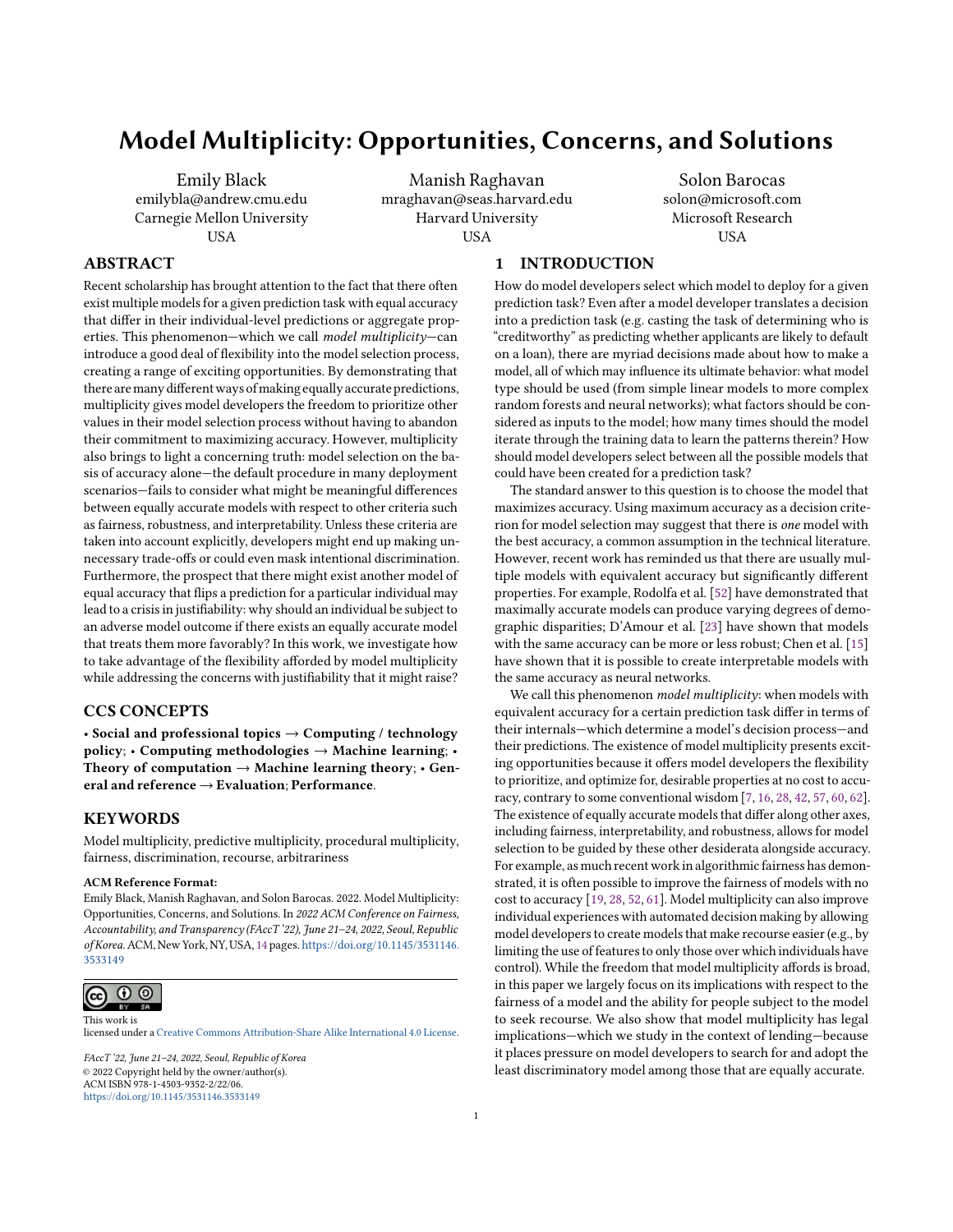However, along with these benefits comes a potentially surprising revelation: given that there are multiple models for a prediction task with equivalent accuracy, selecting models on the basis of accuracy alone—the default procedure in many deployment scenarios—does not lead to a selection of one unique model best suited for the task. Model selection on the basis of accuracy alone is an underspecified [\[23\]](#page-10-1) selection process. Unless other considerations are explicitly incorporated into the model development process, model developers selecting models on the basis of accuracy are unlikely to happen upon the model, among all those which are equally accurate, that best addresses those considerations (e.g., minimizes disparate impact).

Further, model multiplicity undermines the justification that we can offerindividuals for being subject to any adverse decision process or outcome. Consider the situation where an individual is denied a loan, yet there exists an equally accurate model which would have recommended acceptance. Why must they be subject to the model that rejected them and not an equally accurate, and thus equally viable, one that does not? The fact that such high-stakes decisions may come down to arbitrary choices on the part of model developers may be quite unsettling—and may even conflict with the expectations of the laws that govern such decision making. Thus, while model multiplicity allows for greater choice in the model selection process, it also imposes an additional burden on model developers to put that freedom of choice to good use and to justify how they reach their decisions.

In this paper, we attempt to answer the following question: how do we take advantage of model multiplicity while addressing its concerning implications? To do so, we propose a process by which model developers can specify, justify, and document a wider set of behaviors which qualify a model for use in a specific context to guide the model selection process. Concretely, we present three main contributions: (1) a principled understanding of the relationships between multiplicity, accuracy, and variance, providing intuition for why multiplicity may actually increase with accuracy, backed by theoretical results deferred to Appendix [A;](#page-10-8) (2) connections between the technical aspects of model multiplicity and their legal implications; and (3) a set of policy recommendations for how to take advantage of model multiplicity while addressing the concerns it raises. Ultimately, we hope that the explicit recognition of model multiplicity, along with legal requirements preventing discrimination, will lead policy makers and model developers to hold models to a higher standard on axes beyond accuracy—and restore the justifiability of model decisions.

The rest of this paper proceeds as follows: in Section [2,](#page-1-0) we provide an overview of model multiplicity and situate it in the existing literature. Section [3](#page-3-0) explores the relationship between multiplicity and accuracy, connecting multiplicity to standard ideas from machine learning theory. Sections [4](#page-4-0) and [5](#page-5-0) articulate the potential benefits and harms respectively of model multiplicity, drawing connections to the law. In Section [6,](#page-7-0) we provide recommendations for a model development process that explicitly accounts for multiplicity.

### <span id="page-1-0"></span>2 DEFINING MULTIPLICITY

Model multiplicity occurs when models with equivalent accuracy for a certain prediction task differ in terms of their internals or their predictions. In this section, we define model multiplicity in more detail, beginning by describing the setting in which we consider model multiplicity, our definition of model accuracy, key terms for the paper, and, finally, the definitions of the components of model multiplicity: procedural and predictive multiplicity .

# 2.1 Preliminary Definitions

Setting. In this paper, we focus on classification models, although the main insights of this work apply to the regression setting as well. A classification model predicts to which class, or category, an input  $x$  belongs, from some pre-set collection of categories. For example, predicting whether an individual will default on their loan is a classification task. Classification models have decision surfaces which delineate between different classes in the model's input space (see Figure [1\)](#page-2-0). We will focus on the case where there are only two classes (also known as binary classification).

Accuracy. Broadly, accuracy is a measure of how well a model's predictions match the underlying labels in the data. Importantly, model developers cannot know how accurate the model is on all possible model inputs (e.g., over all possible loan applicants); accuracy must be estimated on available data. In practice, there are a variety of measures of accuracy; for simplicity, we will take accuracy to mean the fraction of predictions for which the model is correct. When we refer to several models exhibiting equivalent accuracy, they may not have exactly the same accuracy, but accuracy that is functionally indistinguishable (e.g., an accuracy of 97.8989 and 97.8990).<sup>[1](#page-1-1)</sup>

### 2.2 Procedural and Predictive Multiplicity

Model multiplicity describes how models for a given prediction task can differ even when they exhibit equal accuracy. We draw attention to two ways in which models can differ despite being equally accurate: in their internals, or procedural multiplicity, and in their predictions, or predictive multiplicity.

Procedural Multiplicity. Procedural multiplicity refers to the phenomenon where several models for a given prediction task have equivalent accuracy, yet differ in their model internals. More technically, procedural multiplicity occurs when models which have the same accuracy exhibit some difference in their decision surface, as this changes the way in which a model's inputs are combined to reach a conclusion. In other words, procedural multiplicity describes the situation where models of equal accuracy differ in the process by which they reach a given prediction. One example of a difference in the model's internals is the use of various input features into a model's decision for a given prediction: for example, one model may use gender as a feature to make loan granting decisions; another may not. Another example of a difference in model internals is a difference in model class. For example, a random forest model and a linear model may have equivalent accuracy for a certain task, but likely vary in the way they reach each prediction. One way procedural multiplicity can become apparent to model subjects is when equally accurate models produce qualitatively different explanations for the same decision. In one example from Anders et al., two credit scoring models make the exact same predictions on every point, but one model justifies its decision on the basis of gender, while the other relies on income and tax payments [\[4\]](#page-9-4).

Predictive Multiplicity. Predictive multiplicity refers to the phenomenon where models with equivalent accuracy for a certain task differ in their predictions(i.e., two models predict different classes for

<span id="page-1-1"></span><sup>&</sup>lt;sup>1</sup>We note that what levels of accuracy are functionally indistinguishable may depend on the context in which the model is used.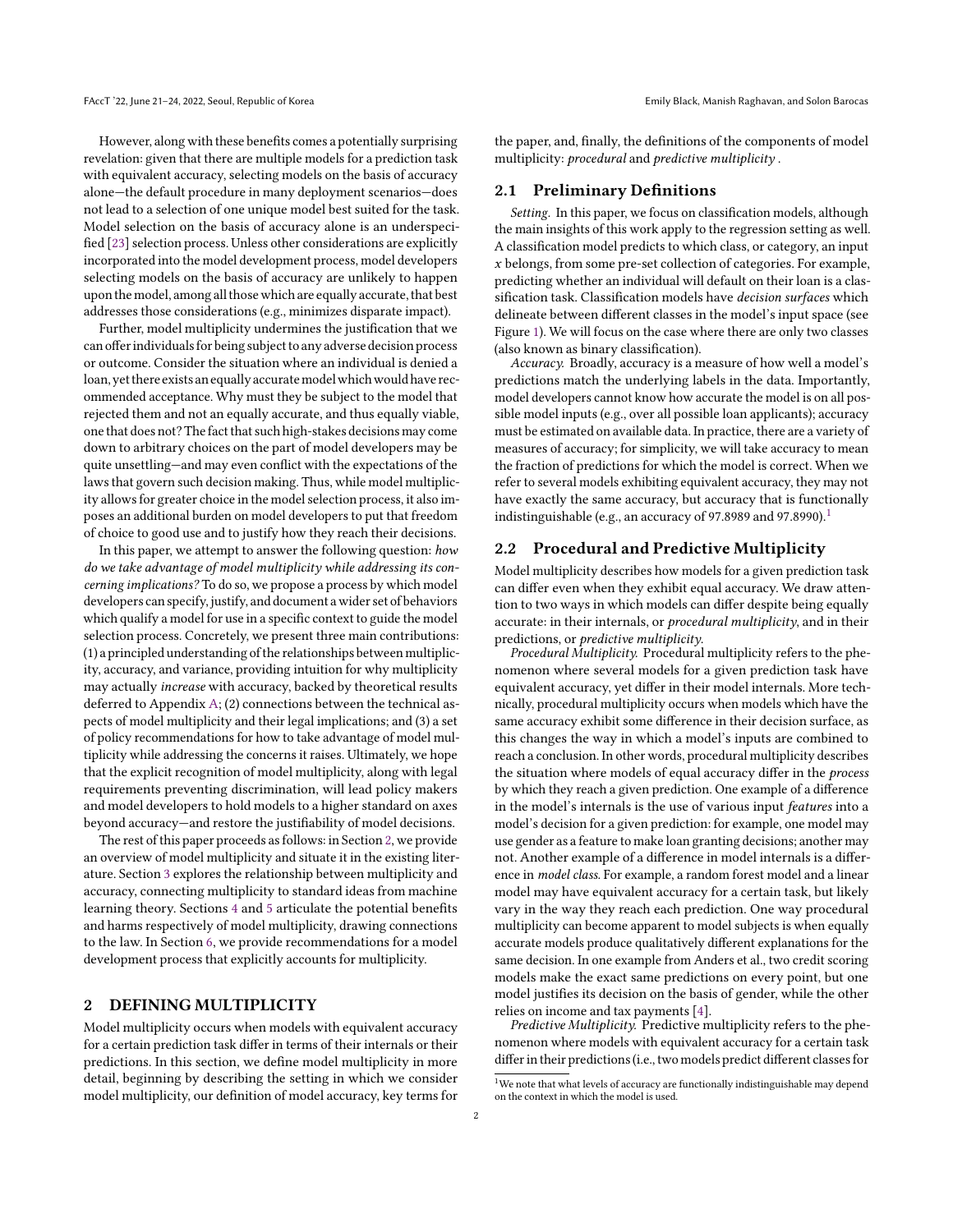<span id="page-2-0"></span>Model Multiplicity: Opportunities, Concerns, and Solutions FAccT '22, June 21-24, 2022, Seoul, Republic of Korea



Figure 1: A stylized graphic displaying how models with higher accuracy can actually lead to more model multiplicity: On the left, we show a simple linear model on some data, with accuracy of approximately 75%. On the right, we show a more complex model which fits the data better and reaches 92% accuracy. In order to achieve a better fit to the data, the more complex model has a more complex decision surface. In having a more complex decision surface, there are more opportunities for shifts in decision surface to take place in reaction to changes in the training process, and thus there are more points in the distribution that are susceptible to a change in prediction.

the same input). Predictive multiplicity, like accuracy, is measured on the labeled data available to a model developer: given a prediction task, models that exhibit predictive multiplicity have equal accuracy but predict different classes for some data points in the training or test set.<sup>[2](#page-2-1)</sup> Thus, model developers cannot measure the full extent of disagreement between any two models, but can only estimate it based on available data.

Relationship Between Procedural and Predictive Multiplicity. Note that differences in model predictions on a certain input require differences in the decision surface, implying predictive multiplicity is a special case of procedural multiplicity. The converse does not hold: two models with the same prediction on a given point may still exhibit variation in the process by which that outcome was reached [\[4,](#page-9-4) [11\]](#page-9-5). However, we draw attention to predictive multiplicity on its own due to its unique normative and legal implications. Throughout this paper, when we refer to procedural multiplicity, we refer to the aspects of procedural multiplicity that occur even in the absence of (observed) predictive multiplicity: that is, models with equal accuracy with different decision processes that do not necessarily manifest in different predictions on the available data. Of course, any change to a model's decision surface, and thus any two models exhibiting procedural multiplicity, will differ on some potential input point; but if no such input is present in the data, then this difference will not result in observable predictive multiplicity.

### 2.3 Sources of Multiplicity

When creating a model for a given learning problem, every decision point a model developer faces along the model building pipeline serves as a fork, where each potential choice may lead to multiplicitous models. In the context of this paper, we define a learning problem to be the prediction of a pre-defined target. While there may be further multiplicity-like problems stemming from the various ways that a nebulous real-world goal may be translated into predicting a specific target [\[44\]](#page-10-9), we view these as out of scope for this paper. However, all modeling decisions made once the prediction target is set are within-scope and possible sources of model multiplicity.

Decisions that can result in multiplicity include choosing what features should be included as input to the model [\[26\]](#page-10-11), which points are included in the training set [\[10\]](#page-9-6), which model class should be adopted [\[15\]](#page-9-0), what random numbers the model's parameters are initialized with [\[10,](#page-9-6) [41\]](#page-10-12), among many others [\[40\]](#page-10-10). Through these choices, the model developer creates one model, but each other choice they could have taken may have lead to a model that would have performed with similar accuracy. In theory, the sources of multiplicity are infinite, as there are infinite possible modeling choices. In practice, however, the range of choices is restricted by practical (including budgetary) constraints.

# 2.4 Aggregate and Individual Effects

Model multiplicity can result in differences between models at the aggregate level or at the individual level. By aggregate effects, we refer to differences in global model properties between multiplicitous models (e.g., satisfaction of group-level fairness criteria (such as equal selection rates across different demographic groups)). By individual effects, we refer to the way in which differences between models of equal accuracy impact individuals' experience with the model, including differences in individual predictions or explanations of those predictions. Aggregate and individual effects are not disjoint categories of model behavior, as some forms of model multiplicity may impact both aggregate-level and individual-level outcomes. Often, however, individual effects do not manifest at the aggregate level. For example, differences in individual predictions may not impact the overall treatment of any demographic group. We therefore find that making these two perspectives explicit helps to better understand the overall impacts of multiplicity.

### 2.5 Arbitrariness Versus Randomness

In this work, we draw a distinction between arbitrariness and randomness in selection processes. By an arbitrary selection process, we mean a completely unconsidered decision—one that is made without thought or perhaps even without knowledge that a choice was being made. By a random selection process, we mean a decision which is purposefully left to chance. We draw this distinction to stress that a random selection process is predicated on a conscious choice to

<span id="page-2-1"></span> $2$ There is disagreement in the literature on this definition: for example, Marx et al. [\[40\]](#page-10-10) define predictive multiplicity only on a model's training set.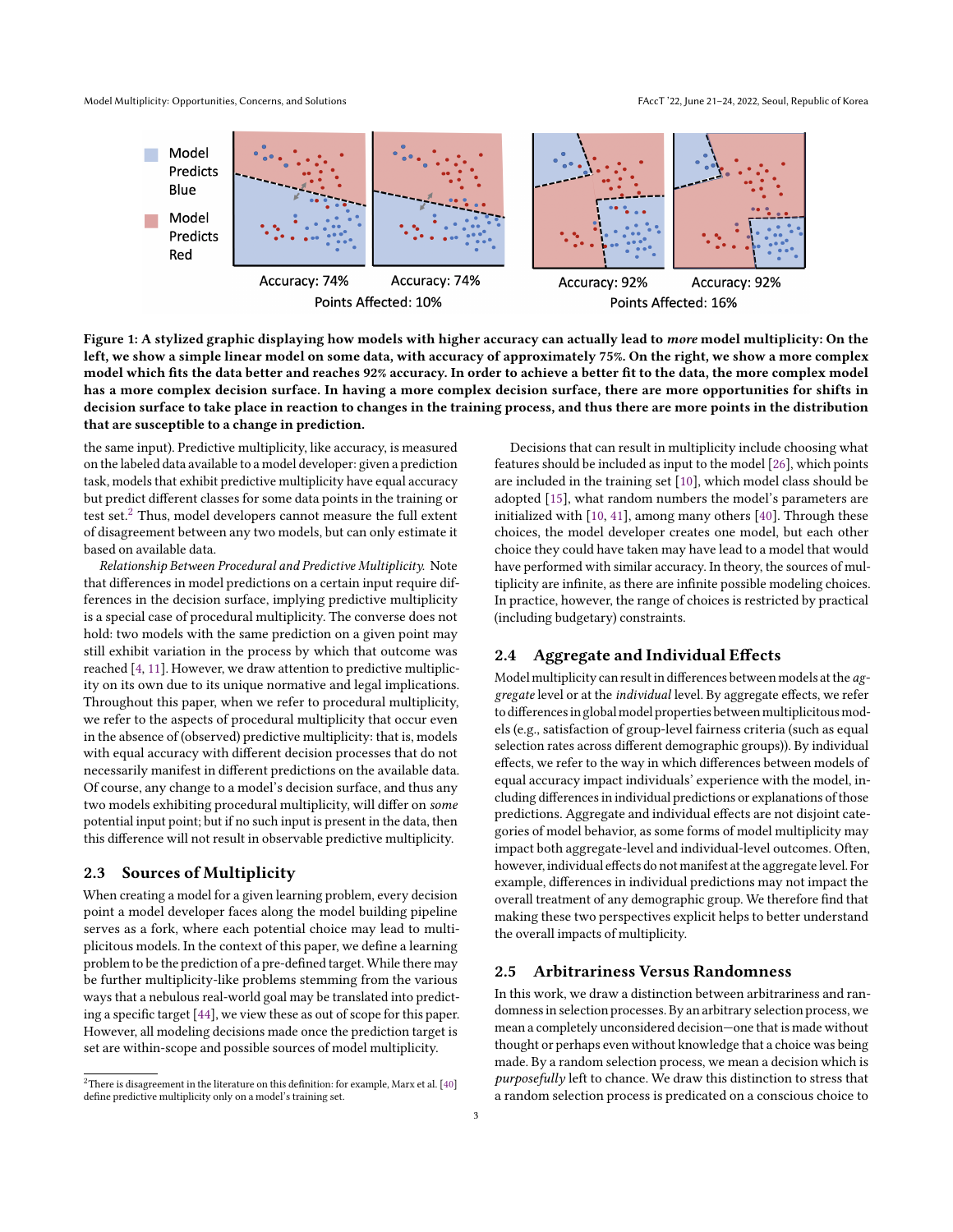employ this selection method: as Perry and Zarsky [\[46\]](#page-10-13) write, "the decision to opt for chance must be reasoned."<sup>[3](#page-3-1)</sup>

# 2.6 Related Work

Model multiplicity has been recognized in the machine learning literature, though not always under the same name, starting with Breiamn's characterization of the "Rashomon Effect" [\[13\]](#page-9-7). For example, Dong and Rudin [\[26\]](#page-10-11) and Fisher et al. [\[32\]](#page-10-14) demonstrate procedural multiplicity in feature importance, showing that models relying on different sets of features can reach the same accuracy; Black et al. [\[11\]](#page-9-5) and Mehrer et al. [\[41\]](#page-10-12) have shown that deep models with similar accuracies relying on the same features may still combine those features in different ways to reach a given output. Recent studies also provide evidence for predictive multiplicity: Marx et al. [\[40\]](#page-10-10), who introduced the term, focus on its effects at the individual level (equally accurate models can make different predictions for individuals), while others have demonstrated its effects at the aggregate level (equally accurate models can have different properties, including fairness and robustness) [\[23,](#page-10-1) [51\]](#page-10-15). A recent line of work has sought to quantify and mitigate model multiplicity in a variety of settings [\[10](#page-9-6)[–12,](#page-9-8) [20,](#page-10-16) [45,](#page-10-17) [49,](#page-10-18) [55\]](#page-10-19). Our work builds upon and synthesizes this technical foundation to understand the relationship between model multiplicity, complexity, and error, as discussed in Section [3,](#page-3-0) and to relate the wide range of effects of model multiplicity to the law.

Some legal scholars have also begun to consider the possibility of model multiplicity and its implications, though this discussion is largely focused around predictive, and not procedural, multiplicity. Kim [\[35\]](#page-10-20) has argued that predictive multiplicity means that certain interventions aimed at reducing disparate impact "do not require special legal justification" as the lack of one "correct" model means that there is "no clear baseline" against which any departures might be challenged. Kim points out that it simply does not make sense to say that someone has been unfairly denied a job that they would have otherwise secured if not for the attempt to reduce disparate impact because there is nothing that entitles anyone to having a particular model chosen over an equally accurate alternative. On this account, multiplicity provides developers with the freedom to choose the model among those with equal accuracy that exhibits the least disparate impact without raising concerns with disparate treatment. However, this work does not address the concerns that model multiplicity may raise. Creel and Hellman [\[22\]](#page-10-21) briefly note the unsettling implications of predictive multiplicity with respect to arbitrariness in algorithmic decision making, but ultimately argue that arbitrariness is only a problem in algorithmic decision making when there is an algorithmic monoculture that locks an individual out from certain opportunities across the board (e.g., when all lenders use the same algorithm and thus all reach similarly adverse decisions for a particular individual). Contra Creel and Hellman [\[22\]](#page-10-21), many legal scholars have been calling for legal protections, inspired by due process principles and practices, to address the potential arbitrariness of algorithmic decision making more generally, even in the absence of an algorithmic monoculture [\[17,](#page-9-9) [18,](#page-9-10) [21\]](#page-10-22). In contrast to prior work, we address both the benefits and the concerns of procedural and

predictive multiplicity, and we provide concrete recommendations for how to take advantage of the benefits of model multiplicity in practice, without falling prey to the concerns that it might provoke.

## <span id="page-3-0"></span>3 ACCURACY AND MODEL MULTIPLICITY

By default, accuracy is the primary measure by which machine learning systems are evaluated. This focus is pervasive throughout machine learning scholarship and practice [\[8\]](#page-9-11), perhaps best evidenced by the Common Task Framework [\[27\]](#page-10-23), through which independent researchers compare predictive performance on common datasets. But accuracy plays a larger role in model development than evaluation alone: accuracy is typically the main or sole criterion used for model selection. When deciding which of many possible models to deploy, a practitioner will often choose the most accurate one.

The idea that model selection can be reduced to accuracy-maximization rests on a pair of premises: that accuracy is the primary measure of how "good" a model is, and that, for a given task, models that maximize accuracy do not differ meaningfully from one another. In other words, if accuracy-maximization leads to a unique or nearunique optimal model, then no other criteria need be used in model selection. Even if we accept that accuracy should be the primary evaluation criterion (setting aside, for now, properties like fairness, robustness, and interpretability that might be perceived as crucial to model performance in practice), evidence suggests that accuracymaximizing models are not unique [\[10–](#page-9-6)[12,](#page-9-8) [23,](#page-10-1) [40,](#page-10-10) [45,](#page-10-17) [51\]](#page-10-15). And yet, the intuition that there exists a unique "correct" model, and that accuracy-maximization should ultimately discover it, remains pervasive [\[35,](#page-10-20) [39,](#page-10-24) [50\]](#page-10-25). In what follows, we trace the roots of this intuition and offer a theoretical basis for why, as machine learning becomes more sophisticated, we should expect accuracy-maximization to yield more multiplicity, rather than less. As a result, accuracy is an incomplete basis for model selection. We focus here on predictive multiplicity, though it may be possible to derive analogous results for procedural multiplicity as well.

Does accuracy-maximization reduce predictive multiplicity? Our intuition that accuracy-maximization should lead to little or no predictive multiplicity comes from the idea that there exists a single "best" or "correct" predictor (known as the Bayes optimal predictor [\[56\]](#page-10-26)), and increasingly sophisticated models will converge to this optimal predictor. In general, Bayes optimal models are unique, and it may be tempting to apply this intuition more broadly: we might believe that even when our models aren't Bayes-optimal, the maximally accurate model for a given dataset is near-unique. We can make this idea rigorous: Theorem [A.2,](#page-11-0) included in the appendix, demonstrates as the error of a model approaches that of the Bayes optimal predictor, the model must approach the Bayes optimal predictor.<sup>[4](#page-3-2)</sup> In other words, as models get more accurate, they must converge to one another in the limit. Results like these can lead to a slippage in intuition: Bayes optimal predictors are unique, so the best predictor we can build should also be unique. And yet, empirical evidence seems to suggest the opposite: developing more accurate models can often lead to more multiplicity (see Figure [1](#page-2-0) for an example) [\[10,](#page-9-6) [41\]](#page-10-12). While this might appear to contradict Theorem [A.2,](#page-11-0) in reality, models are sufficiently far from Bayes optimal, leaving

<span id="page-3-1"></span> ${}^{3}\mathrm{As}$  Perry and Zarsky [\[46\]](#page-10-13) describe in their work, there are many situations where random (not arbitrary) selection is justifiable: for example, allocating a scarce, indivisible resource among many with equally strong claims—such as allocating public housing among equally needy applicants.

<span id="page-3-2"></span><sup>&</sup>lt;sup>4</sup>This result holds as long as data points are more predictable than 50-50 coin flips.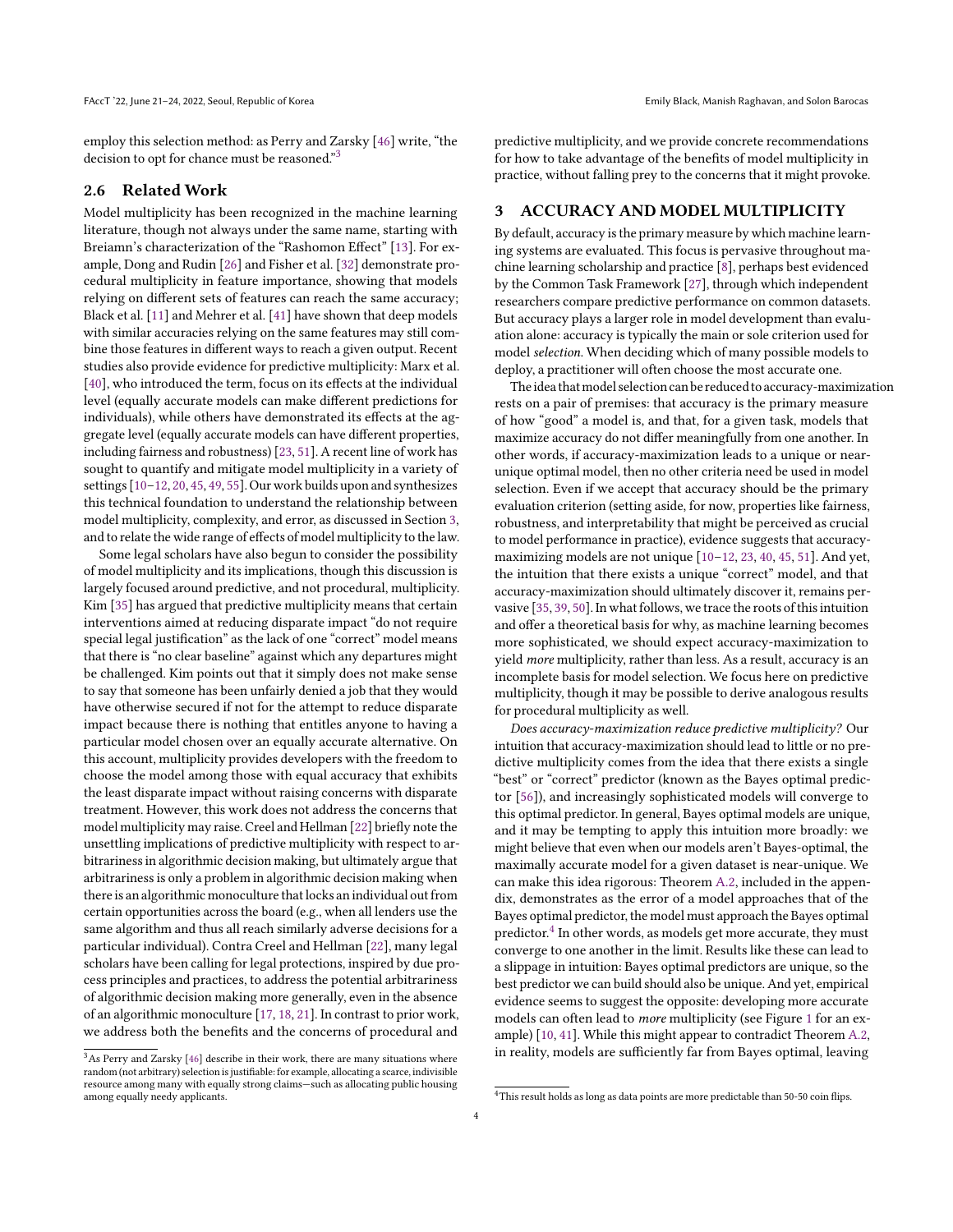plenty of room for multiplicity. To derive a more nuanced view, we turn to standard bias-variance decompositions of error.

Bias, variance, and multiplicity. Conceptually, errors in machine learning systems come from three sources: bias, variance, and irreducible noise [\[25,](#page-10-27) [33\]](#page-10-28). This decomposition helps us understand fundamental trade-offs in machine learning: more expressive and sophisticatedmachinelearning techniques(such as deeplearning) have less bias because the averagemodel canmore accurately approximate the Bayes optimal predictor than less expressive techniques (such as linear regression); but this increased expressivity comes at the cost of high variance, since any particular model is much more sensitive to random choices in the model development pipeline. Crucially, as Theorem [A.3](#page-12-0) shows, multiplicity is tightly related to variance. To the extent that increased accuracy is achieved through increased model complexity (and therefore variance), we should therefore expect to see more predictive multiplicity, as noted in Corollary [A.4.](#page-12-1) Thus, accuracy is not an antidote to multiplicity, and model selection cannot simply be reduced to accuracy-maximization. Instead, we must explicitly consider and deal with multiplicity, beginning with an understanding of the benefits and challenges it brings.

### <span id="page-4-0"></span>4 OPPORTUNITIES

By shattering the intuition that there is one most accurate—and therefore correct—model, multiplicity can introduce much more freedom into the model selection process. On the aggregate level, this means that model developers can express preferences over values beyond accuracy at no cost to accuracy, including with respect to properties like fairness, robustness, and interpretability, among others. This same flexibility manifests on an individual level: to illustrate this point, we focus on the ability to improve the recourse available to the individuals subject to a model's adverse decisions. This section will consider the benefits at both levels.

### 4.1 Aggregate Benefits: Flexibility

By demonstrating that there are many different ways of making equally accurate predictions, multiplicity gives model developers the flexibility to prioritize other values in their model selection process without having to abandon their commitment to maximizing accuracy. While this benefit is broad, we focus in particular on its implications for fairness. In fact, as we'll discuss in this section, the flexibility afforded by multiplicity is particularly relevant to the law because it creates legal pressure for model developers to reduce avoidable disparate impact in their deployed models. We demonstrate this flexibility—and its connections to the law—through both procedural and predictive multiplicity.

Procedural Multiplicity. Model developers can leverage procedural multiplicity to ensure that a model has desirable model internals without sacrificing accuracy. As shown in prior work, model developers might exploit procedural multiplicity to select a model class that is more robust or interpretable than other model classes of equal accuracy [\[23,](#page-10-1) [53\]](#page-10-29). This is far from an exhaustive list, as procedural multiplicity creates the possibility for any quality of a model's decision process to be prioritized at potentially no cost to accuracy. However, in the context of fairness, the possibility that replacing or removing certain features from a model may not affect its accuracy is particularly relevant. If there are certain features that are perceived as a normatively objectionable basis for decision making, procedural multiplicity suggests—and research has demonstrated empirically [\[9,](#page-9-12) [26\]](#page-10-11)—that model developers can remove these from their models while still potentially achieving the same level of accuracy in their predictions. For example, features may be normatively objectionable because they are legally protected characteristics such as race or sex or because they are proxies for such characteristics, such as zip code. Discrimination law imposes exactly these kinds of constraints on model developers in certain regulated domains via a prohibition on so-called "disparate treatment." For example, the Equal Credit Opportunity Act (ECOA) prohibits the consideration of race, sex, age, and a number of other legally protected characteristics in lending decisions [\[2,](#page-9-13) [30\]](#page-10-30). Thus, lenders using machine learning to develop credit scoring models are understood to be legally prohibited from including these features in their models. While this prohibition is designed to prevent lenders from relying on features that have served as the basis for discriminatory decision making in the past, it is also designed to encourage lenders to find other features that serve their goals at least as well. Procedural multiplicity demonstrates that it may be technically possible to do so, putting to bed the idea that there is only ever one set of features that would allow model developers to achieve some level of accuracy in their decision making.

Predictive Multiplicity. While procedural multiplicity gives model developers the flexibility to incorporate their normative preferences into the model's decision-making process, predictive multiplicity allows model developers to impose their preferences on the model's predictions—potentially without impacting accuracy. In the context of fairness, predictive multiplicity creates the possibility to minimize differences in prediction-based metrics across groups, notably differential validity (i.e., differences in the accuracy of the predictions) and disparate impact (i.e., differences in the predictions themselves). Rodolfa et al. [\[51\]](#page-10-15) show that this is possible in practice across a wide range of real-world applications,including such high-stakes domains as criminal justice, housing, and education. Similarly, algorithmic hiring companies such as HireVue require that their models return similar distributions of predictions across demographic groups, and claim that this has little impact on predictive accuracy [\[38\]](#page-10-31).

This aspect of predictive multiplicity speaks directly to the disparate impact doctrine in discrimination law, which imposes liability on model developers for avoidable disparities in the rate at which members oflegally protected groups obtain the desired outcome from a decision-making process. As the official commentary on ECOA states, the law "prohibit[s] a creditor practice that is discriminatory in effect because it has a disproportionately negative impact on a prohibited basis, even though the creditor has no intent to discriminate and the practice appears neutral on its face, unless the creditor practice meets a legitimate business need that cannot reasonably be achieved as well by means that are less disparate in their impact"  $[2]$ <sup>[5](#page-4-1)</sup> To appreciate what this means in the context of a lender employing machine learning, imagine that the "creditor practice" in question is the use of a machine learning model developed to predict default and that the lender's primary "business need" is predicting default as accurately as possible so as to make appropriate lending decisions. The official commentary suggests that even when machine learning has been adopted for this purpose, involves no legally proscribed features, and demonstrates a high degree of accuracy, lenders still

<span id="page-4-1"></span> $^5\rm{White}$  disparate impact is not written directly into ECOA, the formal guidance suggests that it is understood to apply under the law.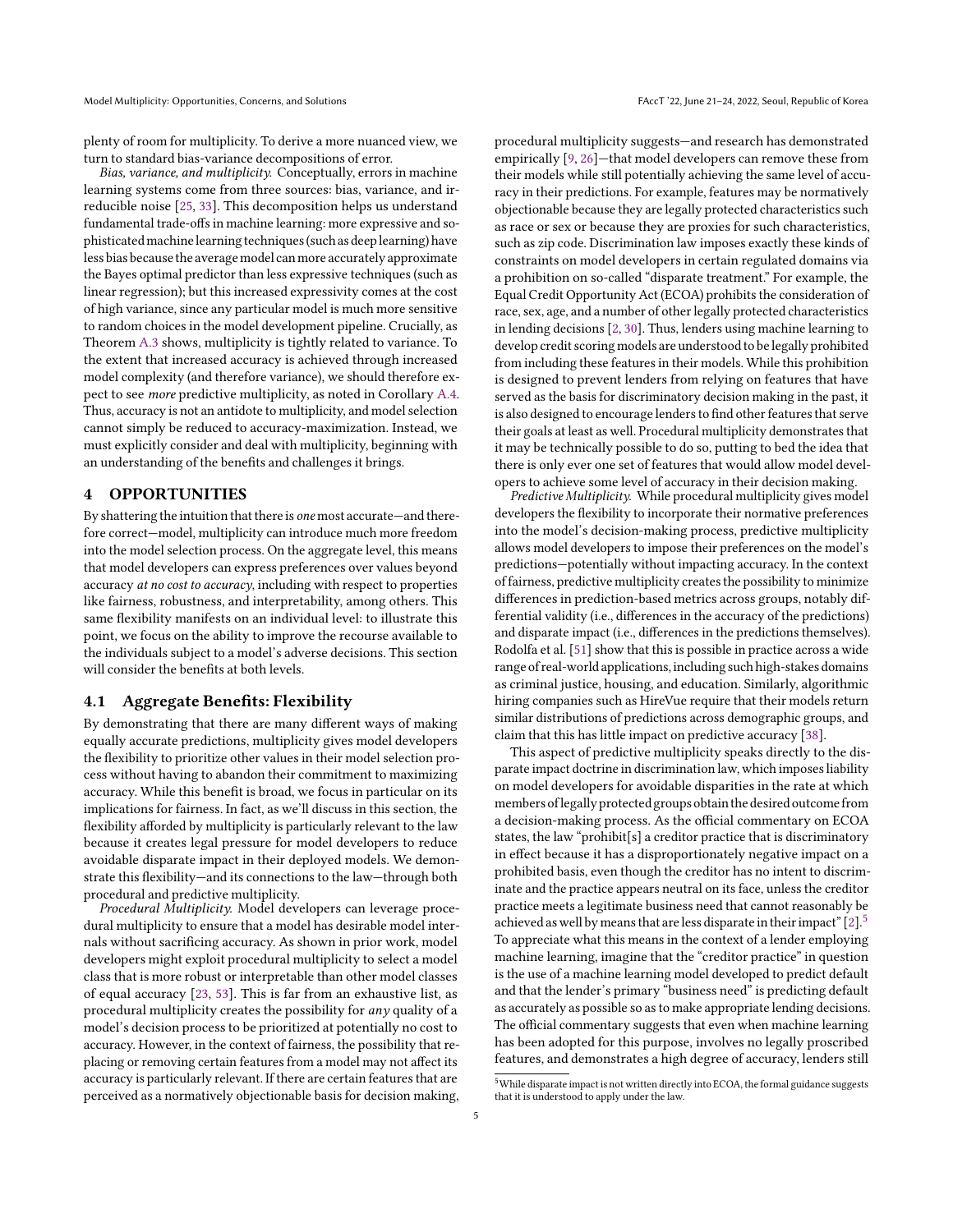face liability if they fail to adopt whatever alternative "means" might exist for achieving their same goal but with smaller disparities in outcomes across legally protected groups. Predictive multiplicity suggests that there may exist such alternative "means" because there may be a different model of equivalent accuracy that generates less disparate impact. The disparate impact doctrine can thus be interpreted to say that predictive multiplicity creates legal risk for those who fail to adopt the least discriminatory model among those that are equally accurate [\[47,](#page-10-32) [48\]](#page-10-33).

# 4.2 Individual Benefits: Improved Possibilities for Recourse

Multiplicity can also provide the flexibility necessary to improve individuals' experience of model procedures and their outcomes. To illustrate this point in the context of fairness, we explain how procedural and predictive multiplicity can improve an individual's capacity to achieve recourse—that is, to obtain a more desirable outcome after receiving an adverse decision.

Procedural Multiplicity. Recent scholarship has suggested that one of the important functions of providing explanations of model decisions is to help people subject to an adverse decision understand how they might obtain a more favorable prediction in the future [\[59\]](#page-10-34). In the United States, the Fair Credit Reporting Act (FCRA) and ECOA both require that lenders explain their decisions to consumers who were unsuccessful in their applications for credit [\[30,](#page-10-30) [31\]](#page-10-35). Both laws compel lenders to provide so-called "adverse action notices" that state the "principle reasons" for adverse decisions, on the belief that doing so may help consumers more effectively navigate the process of obtaining credit in the future [\[6,](#page-9-14) [54\]](#page-10-36). Scholars have suggested that lenders might comply with these requirements by offering counterfactual explanations that point out, for example, that an applicant would have been successful if their annual income had been \$10,000 higher [\[58\]](#page-10-37). In light of such an explanation, the consumer might look for ways to increase their income and then reapply for a loan. However, as prior work has pointed out, such explanations may not facilitate recourse if the highlighted factors are immutable and thus cannot be acted upon by the consumer [\[58\]](#page-10-37). Explanations only facilitate recourse if they suggest changes to features that consumers can actually execute in practice. This insight has motivated a good deal of recent research focused on developing methods to produce explanations that suggest viable and efficient paths to future success [\[34\]](#page-10-38). Procedural multiplicity suggests that there is another—and more direct—way to achieve these same goals. Rather than searching for different possible explanations of the decisions of a fixed model that would be easiest for consumers to act upon (the current focus in the literature on recourse), model developers could exploit procedural multiplicity to find models that exhibit the same degree of accuracy but differ in the degree to which they rely on features known to be difficult or impossible for people to change. Thus, procedural multiplicity gives model developers a way to take recourse into account in the model development process, not just in deciding which techniques to rely on when explaining a model's decisions.

Predictive Multiplicity. As algorithms have been adopted in a growing range of high-stakes decisions, scholars have begun to worry about the possible harms of an algorithmic monoculture [\[22,](#page-10-21) [36\]](#page-10-39). For example, if several lenders all converge on one credit scoring model

(and thus on the same predictions of default for each applicant), consumers who were rejected by one lender may find that they have no better luck when they submit an application to other lenders. This, too, is a problem of recourse, but at the level of an entire domain of decisionmaking, rather than at thelevel of amodel. Predictivemultiplicity may serve as a natural bulwark against this worrisome possibility: even if lenders all maximize prediction accuracy, they may still end up with models that produce different individual-level predictions. The perhaps surprising benefit of predictive multiplicity is that, even when models are selected on the basis of accuracy alone, there will be inherent heterogeneity in the models selected by different firms [\[22\]](#page-10-21).

# <span id="page-5-0"></span>5 CONCERNS

While procedural and predictive multiplicity gives us the flexibility to prioritize values beyond accuracy, this very same flexibility can be cause for serious concern. The fact that we can choose among many possible models with equivalent accuracy can lead to problems of underspecification and to arbitrariness in decision making. Selecting models on the basis of accuracy alone can obfuscate large differences between multiplicitous models that we might actually care about, but have failed to explicitly integrate into the set of considerations that go into the model development process. Perhaps even more importantly, model multiplicity also means that accuracy alone is an insufficient justification for why one model was chosen over another equally viable (i.e., accurate) alternative. In this section, we consider the concerning implications of model multiplicity and how the law bears on some of these concerns.

### <span id="page-5-2"></span>5.1 Aggregate Concerns: Underspecification

As we've shown, model multiplicity gives model developers the option to prioritize values beyond accuracy, since models with equal accuracy can have quite different aggregate- and individual-level effects. This also means, however, that failing to consider what other behaviors may be desired, and continuing to choose models on the basis of accuracy alone, leaves model behavior on axes other than accuracy up to an arbitrary choice: without explicitly specifying what behaviors a model should exhibit—such as fairness, robustness, and interpretability—and optimizing for them, it is unlikely that a model will naturally exhibit such behaviors. D'Amour et al. [\[23\]](#page-10-1) call this the problem of underspecification.<sup>[6](#page-5-1)</sup> Underspecification reveals that we need to make our desired model properties explicit if we want our models to exhibit them.

Procedural Multiplicity. Procedural multiplicity can give rise to three rather serious problems. First, as mentioned, selecting a model on the basis of accuracy does not guarantee that it will exhibit other desirable properties. Second, because it may be possible for models with different internals to still generate the same set of predictions, changes made to the internals of a model may not have the anticipated effect on predictions. Third, procedural multiplicity can be leveraged to remove anything from the decision-making process that would raise legal or normative concerns (e.g., legally protected or

<span id="page-5-1"></span> $\overline{^6\text{We}}$  note that there is a subtle difference between  $under specification,$  where a model developer fails to fully articulate and incorporate their full set of behavioral desiderata into the model building process (as D'Amour et al. [\[23\]](#page-10-1) show in the case of model robustness) and mis-specification, where a model developer chooses the wrong target to optimize for (as Obermeyer et al. [\[43\]](#page-10-40) demonstrate in a healthcare system's choice to use healthcare costs as a proxy for healthcare needs).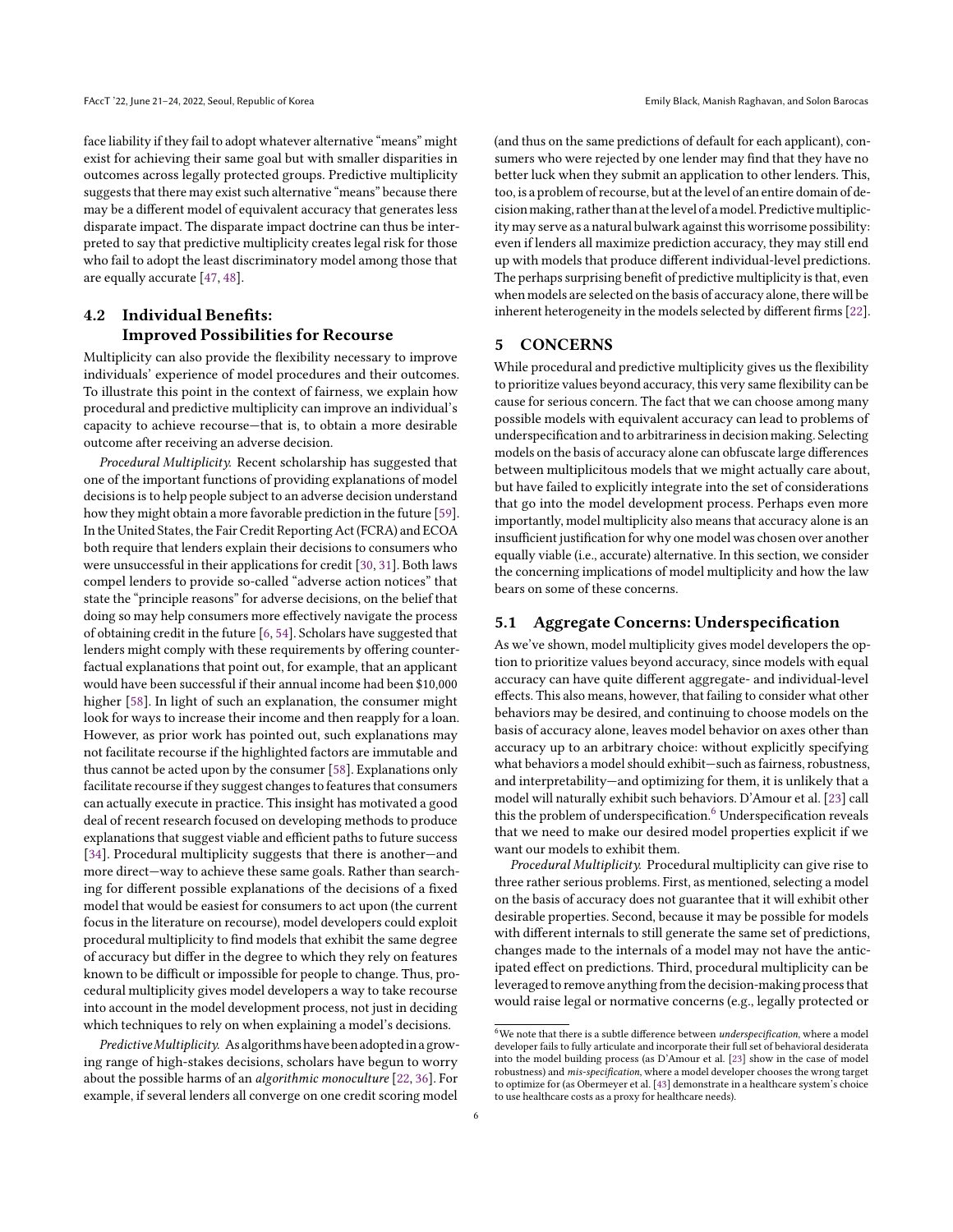otherwise controversial features), while preserving a troubling, but avoidable, outcome (e.g., disparate impact). We focus on the second two concerns.

First, procedural multiplicity means that removing features proscribed by discrimination law may do nothing to reduce disparities in predictions, which may have been the explicit intent of such an intervention. As discussed earlier, discrimination law imposes strict prohibitions on the use of certain characteristics in decision making across a range of high-stakes domains, including lending. These prohibitions on disparate treatment were put in place to protect people who possess these characteristics from systematically worse treatment than others (hence the term "protected characteristics"). Procedural multiplicity undermines these protections because it opens up the possibility that people with these characteristics might be subject to the same disfavorable predictions without directly considering these characteristics [\[24\]](#page-10-41). While disparate impact doctrine has developed, in part, in recognition of the potentially limited efficacy on prohibitions on disparate treatment [\[5\]](#page-9-15)—placing demands on decision makers to be able to justify disparities in model predictions, even if they haven't considered any protected characteristics—calls for procedural interventions remain commonplace. For example, Black et al. [\[9\]](#page-9-12) observe this phenomenon in debates about the design and use of risk assessment tools in the criminal justice system, where procedural interventions recommended by experts and advocates, such as removing nonviolent arrests from the criminal history considered by the tools, seem to be suggested with the expectation that they will reduce racial disparities in tools' predictions. Procedural multiplicity means that there is no guarantee that these changes will have the desired effects on model predictions.

Second, given that there might be many ways to develop a model that generates the same predictions, developers could search for models that seem to be more palatable from a procedural perspective (e.g., because they don't involve legally proscribed or otherwise controversial features) but display the same worrisome predictive behavior. Objecting to these predictions might be more difficult when the process that generates them seems benign or perhaps even desirable. This is not just a hypothetical concern; recent work has shown that it is possible to create two models with exactly the same predictions that rely on completely different features to make up their decision [\[4,](#page-9-4) [11\]](#page-9-5). This suggests that not only might procedural interventions fail to have their intended effects on predictions, but that procedural multiplicity can be exploited adversarially to develop a compelling justification for whatever disparities in predictions that model developers might like to preserve. While this possibility, often referred to as proxy discrimination [\[24\]](#page-10-41), is well-studied in the literature, we note that it is a result of procedural multiplicity.

Taken together, these observations about procedural multiplicity highlight the need for model developers—or those seeking to influence or regulate their choices—to fully specify the kinds of predictions that they would like models to generate. Unless these are optimized for explicitly, there is no reason why maximizing accuracy or making procedural interventions will lead to the desired model behavior.

Predictive Multiplicity. The reality of predictive multiplicity highlights that model selection on the basis of accuracy does not guarantee the desired prediction-based behaviors beyond accuracy. Specifically, in the context of fairness, predictive multiplicity tells us that

there may be several equally accurate models that each vary in the degree to which accuracy, selection rates, or other fairness metrics differ across groups. Unless this is made an explicit consideration in the model development process, the chosen model can be an arbitrarily bad pick with respect to fairness metrics among those that are all equally accurate.

# 5.2 Individual Level Concerns: Loss of Justifiability

Model multiplicity also creates serious challenges for justifying the ultimate choice of model, given that different choices can result in more or less favorable situations and predictions for any given individual. Globally, this raises a fundamental question: what justification is there for subjecting a particular person to an adverse model procedure or model prediction if that person would have received more favorable treatment under a different, but equally accurate model? This section will consider the crisis of justifiability brought about by both procedural and predictive multiplicity and again discuss how the law bears on this challenge.

Procedural Multiplicity. As discussed, procedural multiplicity admits the possibility of creating models with very different internals, even if they all exhibit the same degree of accuracy and all result in the same predictions. This increased flexibility, however, leads to a difficulty in justifying why a particular way of reaching the prediction is necessary. We again focus on the example of recourse: we previously suggested that predictive multiplicity is desirable when it allows developers to favor models with internals that would make recourse easier (e.g., selecting models with features that people would find less challenging to change). Yet, for any given individual, there might exist an alternative model with identical predictions that would have given the individual an easier path to recourse. Consider a scenario in which a lender offers an explanation for an adverse decision that an applicant for credit would find challenging to act on. Even if the applicant accepts that this is a valid explanation for their adverse prediction and the easiest of all possible explanations for the applicant to act on, the applicant might nevertheless ask: why did the lender choose the model that makes recourse more difficult for me instead of the model that would have made recourse easier for me, given that both would have resulted in the same predictions? The applicant might ask more generally: why must I be subject to this model rather than the other? Procedural multiplicity makes it challenging to answer these questions because accuracy alone cannot justify the ultimate choice of model.

Predictive Multiplicity. Predictive multiplicity can be just as unsettling when it comes to the justifiability of decisions because individuals might receive favorable predictions under some models and unfavorable predictions under others, even when all of these models are equally accurate. To illustrate this point, consider a situation in which there are two models that exhibit the same accuracy, but only one of which would instruct a lender to grant an applicant's request for credit. If the lender happens to choose the one that denies the applicant's request, how would the lender justify its adverse decision, given that the lender could have just as easily chosen the other model? This line of questioning is unsettling because it reveals that choosing a model based on accuracy alone is akin to choosing arbitrarily between more or less favorable predictions for certain individuals.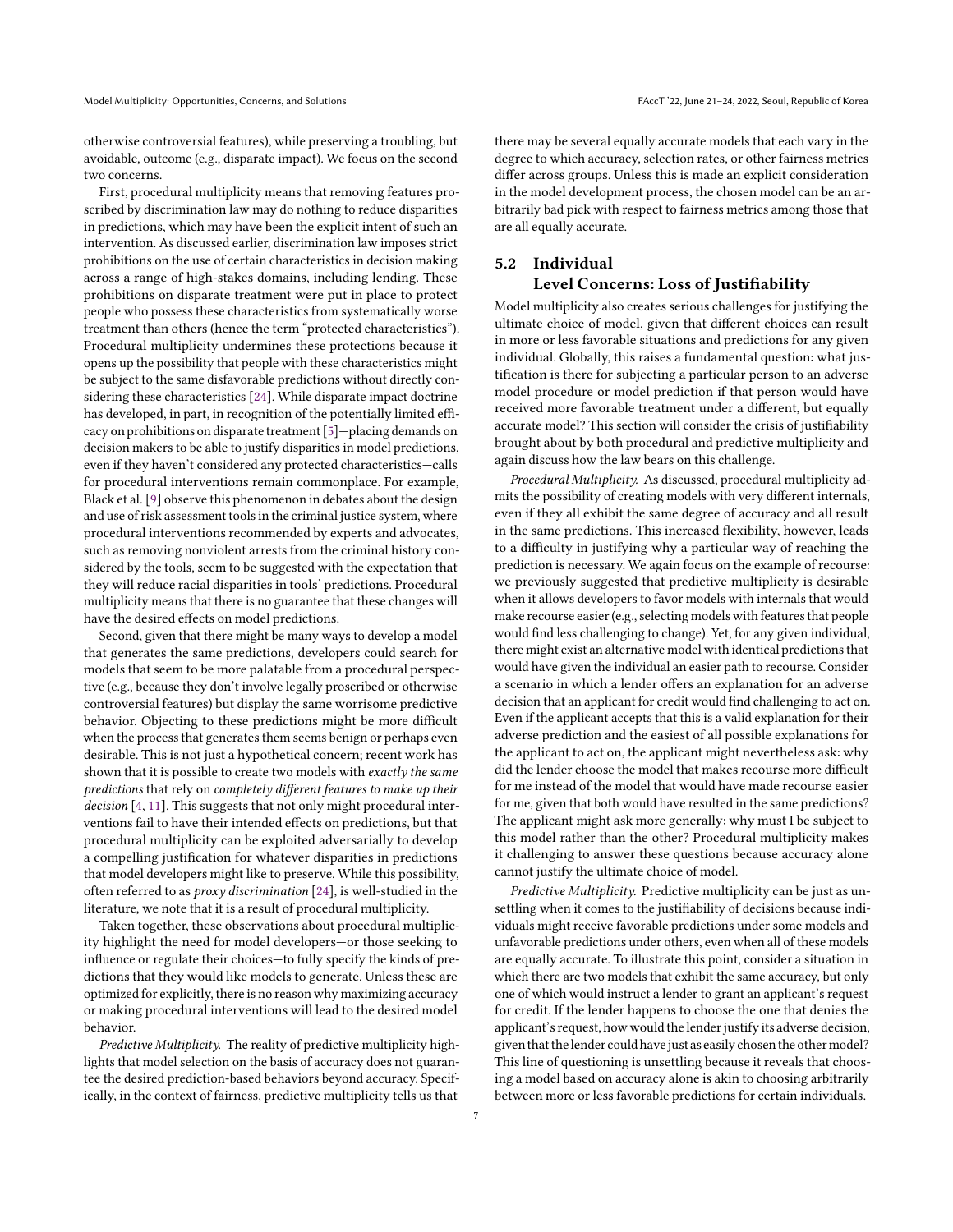The disquieting prospect that consumers' access to credit might rest on decisions made without adequate care was one of the main concerns that motivated the passage of FCRA and ECOA, both of which target arbitrariness in lending decisions. The legislative record suggests the FCRA was designed to "protect consumers from inaccurate or arbitrary information in a consumer report which is being used as a factor in determining an individual's eligibility for credit, insurance, or employment" [\[1\]](#page-9-16). It seeks to do this by requiring that lenders adopt reasonable procedures to ensure the "accuracy, relevancy, and proper utilization" of the information in credit reports. In regulating the information that goes into high-stakes decision making, FCRA seems to be designed to guard against capricious, sloppy, and otherwise faulty decision making. As discussed earlier, ECOA requires lenders facing a disparate impact claim to demonstrate that "the creditor practice meets a legitimate business need"; in practice, this is often accomplished by demonstrating that their credit scoring models reasonably accurately predict default. In other words, absent some justification for assessing applicants for credit in a manner that generates a disparate impact, lenders will be found liable for discrimination. Finally, both FRCA and ECOA require that lenders provide adverse action notices, on the belief that having to justify their decisions will cause lenders to be less arbitrary in their decision making [\[54\]](#page-10-36). Note that lenders are only required to justify their particular way of making decisions when they face a disparate impact charge. Absent any identified disparate impact, FCRA and ECOA only require that lenders provide an explanation for any particular decision, not a justification for the manner in which they make decisions. Yet it is possible to interpret this more modest requirement as an indirect way of trying to ensure that there are good justifications for why lenders make decisions the way that they do. For example, if the proffered reason for an adverse decision is something that seems to lack face validity as a predictor of default, then consumers might question whether the basis for decision making is well justified (namely because it seems unlikely that predictions of default on that basis would be accurate) [\[54\]](#page-10-36). These laws are obviously both premised on the idea that there should be good reasons for the manner in which lenders go about making their highly-consequential decisions.<sup>[7](#page-7-1)</sup> The problem with predictive multiplicity is that it makes avoiding arbitrariness difficult even when lenders seek maximally accurate predictions.

Accuracy has traditionally provided a justification for model selection because it was assumed that there must be one unique model of maximally achievable accuracy. If selecting on the basis of accuracy leaves model developers with only one choice, then, according to this thinking, the ultimate choice must be justified. Multiplicity reveals this assumption to be false. While we might welcome the fact that selecting models on the basis of accuracy does not limit developers' choices to just one option, we should also recognize the threat that it poses to the justifications that we can now offer for the ultimate choice of model. Just as selecting on the basis of accuracy does not entitle anyone to a specific prediction [\[35\]](#page-10-20), selecting on the basis of accuracy need not condemn anyone to a specific prediction. Whatever the chosen model, there always exists an alternative model

of equal accuracy that would reverse an individual's prediction.[8](#page-7-2) And any given individual might ask: why was one model chosen over the other? Model multiplicity means that we have lost a fundamental basis for justification that needs to be replaced.

This is well reflected in the worries expressed by Citron and Pasquale [\[18\]](#page-9-10) when they point to a "a study of 500,000 files [in which] 29% of consumers had credit scores that differed by at least 50 points between the three credit bureaus." They argue that "[b]arring some undisclosed, divergent aims of the bureaus, these variations suggest a substantial proportion of arbitrary assessments" [\[18\]](#page-9-10). If we assume that the three credit bureaus all have access to similar information, that they are all seeking to predict default, and that they each have the means to achieve similar accuracy in their predictions, then much of the resulting divergence in scores for particular individuals is likely the result of predictive multiplicity. Rather than accepting this as an unavoidable or even desirable effect of the heterogeneity naturally engendered by predictive multiplicity, Citron and Pasquale argue that the divergence is evidence of arbitrariness, on the likely belief that if the bureaus had good reasons for choosing their credit scoring models, the models would not return different predictions. Accuracy is no longer a sufficiently good reason because selecting models on that basis cannot supply one correct answer; there now remains an unaddressed degree of arbitrariness. In a perhaps surprising reversal, what we described earlier as a welcome guard against algorithmic monoculture is here presented as a threat to justifiability: why must any individual be subject to the chosen model when an equally accurate alternative exits that would have given the individual a more desirable prediction?

In order to recover the justifiability of model decisions, accuracy can no longer be used as the reason why a particular model was chosen in high-stakes applications. There must be additional criteria used to determine whether a model performs sufficiently well for high-stakes deployment, and why one model—and therefore its decision procedure and predictions—should have been chosen over an equally accurate alternative.

#### <span id="page-7-0"></span>6 SOLUTIONS

The problems arising from model multiplicity underscore the need for a more careful model selection process that explicitly takes multiplicity into account. A core component of the risks imposed by model multiplicity is that there is no thought given to the selection of the model among apparently equally viable choices: the selection is arbitrary, as it occurs without admission or even knowledge that a choice is being made. In order to take advantage of model multiplicity while making justifiable model decisions, we must create a non-arbitrary method of choosing between high-accuracy models that specifies the behaviors we wish to see in the model, and documents the reasoning behind the choices made. Towards this goal, we can make explicit and justify a set of criteria for acceptable model properties or model behavior beyond accuracy alone, document these criteria and justifications, and then only consider models that meet these criteria. We call this set of criteria the meta-rule. As there may still be multiplicitous models that all satisfy the meta-rule, we suggest ways to further choose between models with differing individual

<span id="page-7-1"></span> $^7\rm{While}$  Creel and Hellman [\[22\]](#page-10-21) suggest that arbitrariness in decision making is only a problem when there is no alternative decision maker to whom a person can turn after receiving an adverse decision, these legal requirements seem to be designed to guard against arbitrariness in the decision making of private actors whether or not there are alternatives in the marketplace.

<span id="page-7-2"></span> ${}^{8}$ In theory, such a model always exists; whether one could reasonably be found in practice depends on both the model developer's choices and the individual in question.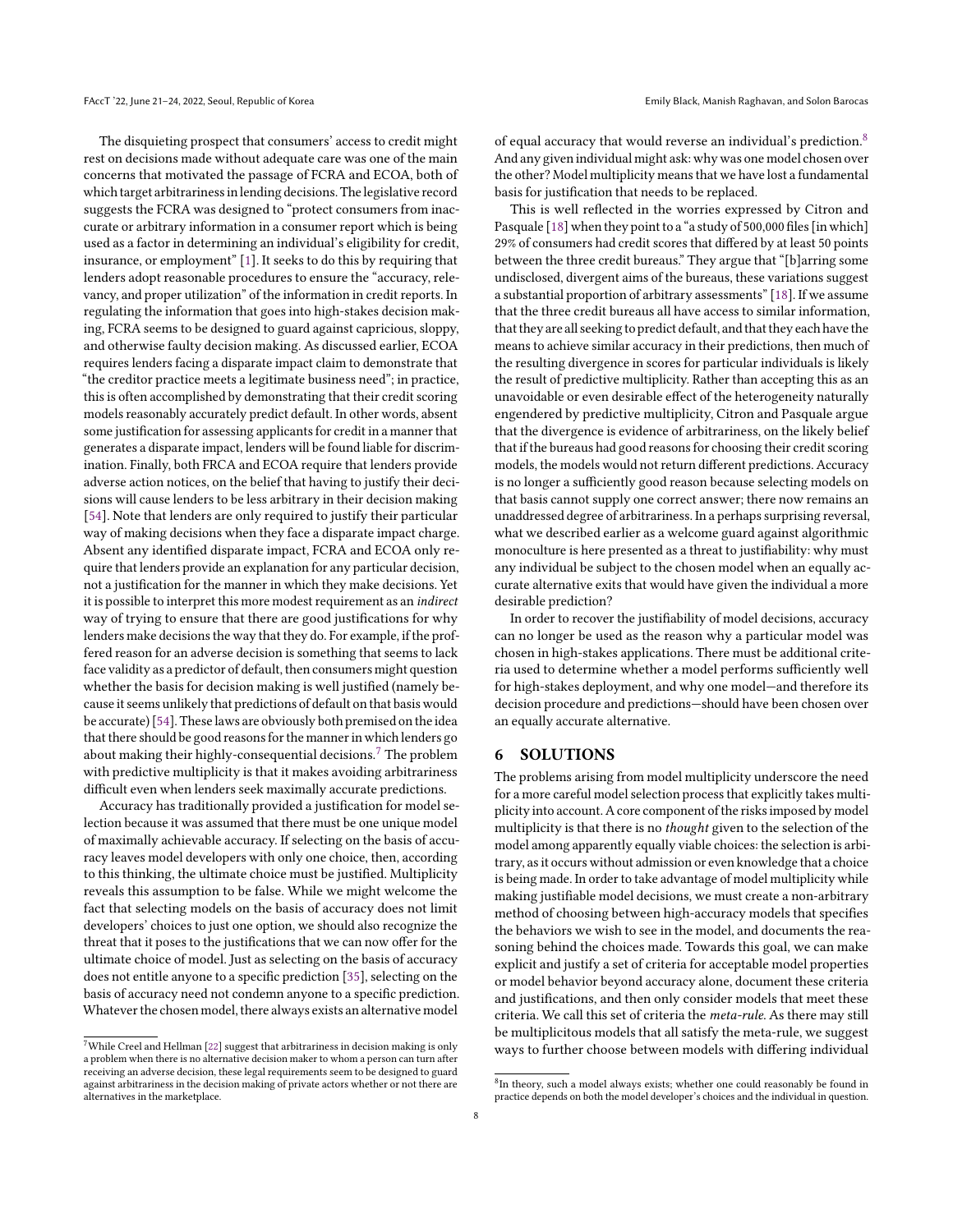predictions to prevent arbitrariness that satisfy a given meta-rule via various prediction aggregation techniques. Importantly, all of these choices—the meta-rule and the aggregation technique—must be justified and documented. This, ultimately, serves as a justification for why an individual is subject to a certain model decision.

# 6.1 Meta-Rules

Using a meta-rule provides a reasoned way to choose amongst multiplicitious models: the explicit consideration of what model behaviors make up the meta-rule may provide model developers greater clarity on how to optimize for these behaviors during the model building process, preventing issues of underspecification discussed in Section [5.1.](#page-5-2) For example, for a loan prediction model, a meta-rule may be: the model must have over 95% accuracy, rely on features only available in the individual's recent banking activity, and have nearequal true positive rates across demographic groups. Moreover, the documentation of these decisions and the reasoning behind them can serve as a justification for the model.

The restriction to only consider models that satisfy all criteria of a meta-rule reduces the set of multiplicitious models which all reach similar accuracy on a given prediction task to a smaller set—which, crucially, all satisfy certain specifications for what it means to be an acceptable model in a given context. Importantly, a meta-rule should specify the actual behaviors desired: if minimal racial disparity is preferable subject to maximal accuracy, this should be enforced through an explicit outcomes-based constraint, rather than a procedural constraint that stakeholders may expect to reach such an outcome.

A meta-rule should be deliberated over and documented, with justifications for each qualification on the model. Put together, the explanations of the desiderata within a meta-rule constitute the justification behind a decision from a model that satisfies such desiderata. This is because the meta-rule compels model developers to explicitly consider the differences that may exist between multiplicitous models and decide on the criteria that are relevant to the application that would disqualify a model (even with high accuracy), instead of choosing arbitrarily.

In practice, the ability to explore the space of equally accurate models in order to find one which satisfies a meta-rule may be constrained by themodel developer's ability to experiment with different design choices, which in turn may be influenced by restrictions on the amount of time and money that they can spend on the exploration process. Following Selbst and Barocas [\[54\]](#page-10-36), the meta-rule should also document the practical constraints that developers face (e.g. available funding, available talent, available data, etc.) in their model selection process, as this ultimately influences the breadth with which they may search for multiplicitous models. Doing so would help to justify the choice of model among a potentially infinite set of alternatives, while also providing the necessary information for others (e.g., the person subject to the decision, an auditor, a regulator, etc.) to assess whether the efforts to find more desirable alternatives were reasonably exhaustive under these constraints.

Further, the very question of how to search among equally accurate models is only beginning to be addressed by the research literature.While some dimensions of exploration may be costly, such as collecting more data to explore alternate features to include in a

model, the most common method of exploration—hyperparameter variation [\[40,](#page-10-10) [51\]](#page-10-15)—is already standard machine learning practice. Whereas model developers currently explore a range of possible models through hyperparameter tuning and select one that maximizes accuracy, a meta-rule would require that the model developer maintain a set of models that satisfy the meta-rule.

In theory, and often even in practice [\[52\]](#page-10-0), it is unlikely there is only one model which satisfies a meta-rule. As we discuss in the next section, we can account for residual differences in predictions between models which satisfy the meta-rule with model aggregation techniques.

### 6.2 Aggregation Techniques

Given a set of models that all satisfy the meta-rule, how might a decision maker choose among models? In fact, there are several ways to produce a single model from a set of equally "good" models. Here, we focus on three such techniques, and, in particular, we demonstrate that each may be appropriate for use in different contexts. Let  $M$  be a distribution over models that satisfy decision makers' meta-rule.<sup>[9](#page-8-0)</sup> The techniques that follow require that the model developer can construct a random sample from M, as opposed to enumerating all of the models in  $M$ . The three aggregation techniques we consider are mode aggregation, randomized predictions, and random model selection. Importantly, these techniques help to restore justifiability because they each involve deliberating over how to choose between multiplicitious models.

• Mode aggregation [\[11\]](#page-9-5): The mode predictor  $\overline{m}$  aggregates models from the model distribution  $M$  by outputting the majority vote over the models  $m \in \mathcal{M}$  for each example x. Formally, in the case of binary classification, this is

$$
\overline{m}(x) \triangleq \begin{cases} 1 & \text{Pr}_{m \sim M}[m(x) = 1] \ge \frac{1}{2} \\ 0 & \text{otherwise} \end{cases}
$$

Note that the mode predictor  $\overline{m}$  is the one that minimizes the expected disagreement between itself and a randomly chosen modelm∼M.

• Randomized Predictions: Under randomized prediction, the decision maker uses the classifier  $m^{\text{rand}}$  that, for each example x, randomly samples a model  $m \sim M$  and outputs  $m(x)$ . Formally, this is

$$
\Pr[m^{\text{rand}}(x) = y] \triangleq \Pr_{m \sim M}[m(x) = y].
$$

• Random Model Selection: Under random model selection, the decision maker randomly samples some  $m \sim M$  and applies that  $m$  to every decision subject. Note that random model selection differs from an arbitrary selection in that the randomness (and the act of choosing) is made explicit [\[46\]](#page-10-13).

Each of these techniques, alongside documentation of the reasons why a given method was chosen, provides a justifiable way to resolve multiplicity in different contexts. When decisions are made by a centralized authority, the decision maker's objective may be to resolve multiplicity by providing a consistent predictor (i.e., contains no explicit randomness) that minimizes multiplicity across the model

<span id="page-8-0"></span> $^{9}$ In practice,  $M$  may be constrained by the decision maker's ability to experiment with different design choices (e.g., type of model, random seed, etc.).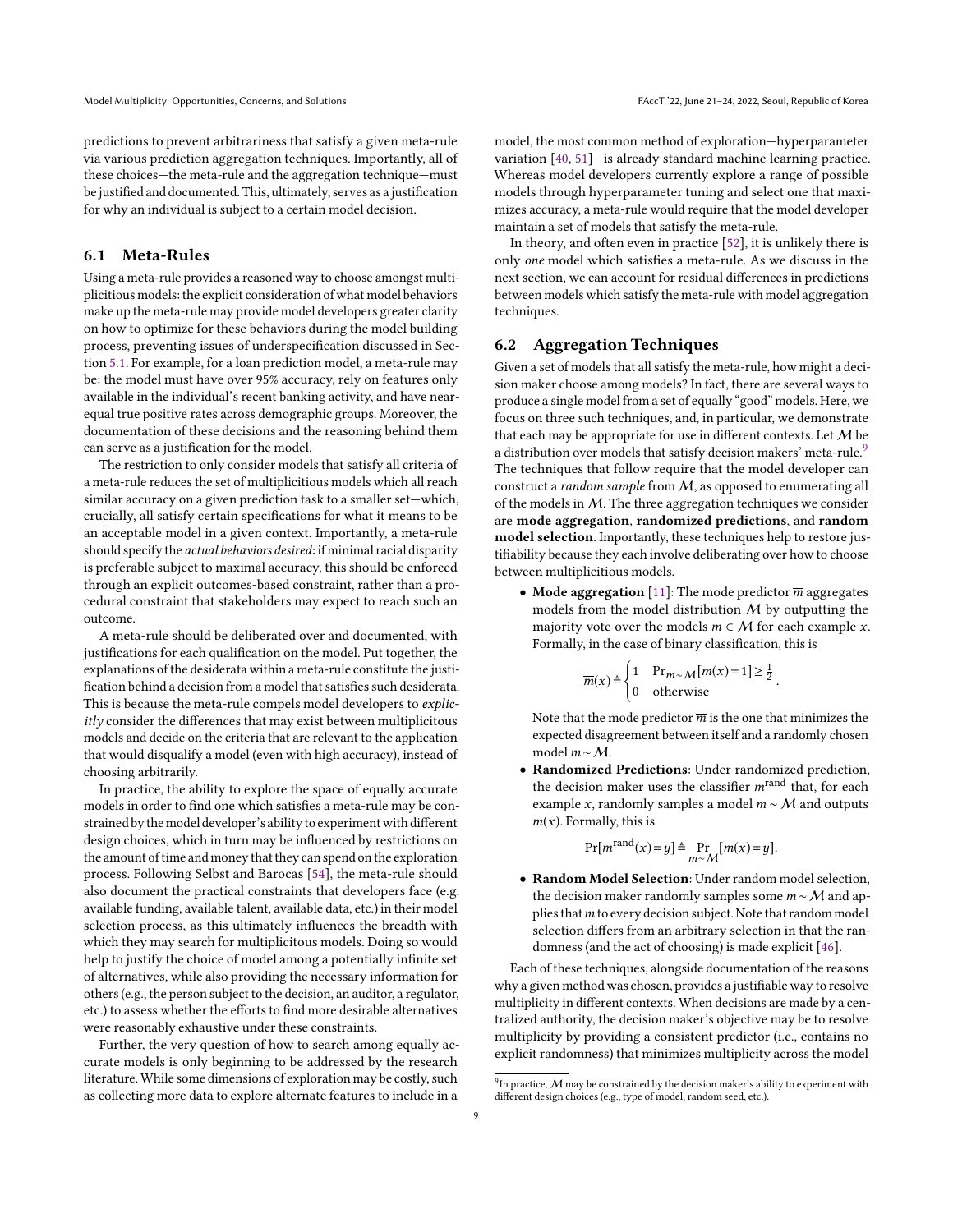distribution M. The government, for example, has a special legal burden to ensure consistency in decision making [\[14\]](#page-9-17). In such cases, the mode predictor best achieves these goals: it is the model that minimizes multiplicity compared to the model distribution  $\mathcal{M}$ .<sup>[10](#page-9-18)</sup> Recent work has shown that, beyond stabilizing model predictions, mode aggregation also results in more stable model explanations, and thus suggests that models which return the mode over a random sample of similar models have more stable internals than individual models [\[11\]](#page-9-5).

On the other hand, consider decisions that are low-stakes and frequent, such as choosing which advertisement to show to a user. Suppose 70% of models in the distribution M predict that a user  $x$ prefers credit card ads, and 30% predict that x prefers ads for cars. While the mode predictor would resolve this multiplicity by always showing  $x$  an ad for credit cards, under randomized prediction, the model will show the user credit card ads 70% of the time and car ads the other 30% of the time. $^{11}$  $^{11}$  $^{11}$  Of course, there are plenty of applications where such randomized predictions are undesirable; but in applications where decisions are low-stakes and repeated, this randomized sampling might give a person outcomes that better reflect the uncertainty contained in the model distribution.

Finally, there are cases where society would prefer that the model developer simply samples a random model  $m \sim M$  and always uses m. For example, consider an application like hiring or lending where multiple private actors make independent decisions. We may not want explicit randomness through sampling in these decisions, but if each supposedly independent actor uses the same mode predictor, then decision making effectively becomes a monoculture, which can have negative impacts both for individuals' recourse and social welfare [\[22,](#page-10-21) [36\]](#page-10-39). To prevent this, we might prefer that each model developer independently choose its own random model  $m \sim M$ . And while random model selection may seem like the de facto resolution of predictive multiplicity in practice, private model developers may end up converging on the same models for a variety of reasons, including third-party vendors selling the same tools to multiple clients [\[48\]](#page-10-33) or centralized evaluation (e.g., credit scores).

Crucially, all three of these methods mitigate arbitrariness since choosing among them requires considering and deliberating between the different options. By requiring model developers to document the model building process—and their ultimate decision on how to address remaining multiplicity—we can reach a justification for why a model's internals and predictions are the way that they are [\[54\]](#page-10-36).

# 7 CONCLUSION

Our work considers the implications of model multiplicity, the phenomenon of multiple models with equal accuracy for a given prediction task exhibiting different individual predictions or aggregate properties. We show that model multiplicity leads to increased flexibility—and perhaps even legal pressure—to prioritize fairness, robustness, and interpretability, among other values, in the model

building process. However, this increased flexibility also leads to the risk of avoidable discrimination and to a lack of justification for model decisions when the model is chosen on the basis of accuracy alone. While this work does not serve as a complete exploration of the impact that predictive multiplicity may have on law and policy, we hope that by bringing attention to model multiplicity that we can add to the momentum to take advantage of the opportunities that it creates and head off the resistance that it could provoke.

### ACKNOWLEDGMENTS

The authors thank Pauline Kim, Ashesh Rambachan, Aaron Rieke, Andrew Selbst, and members of the FATE research group at Microsoft Research for their helpful comments on this work.

# FUNDING/SUPPORT

Most of this research was conducted while Emily Black was an intern at Microsoft Research. This work was also supported by an Amazon Graduate Research Fellowship and the Center for Research on Computation and Society (CRCS) at the Harvard John A. Paulison School of Engineering and Applied Sciences. Solon Barocas is a full-time employee of Microsoft Research.

### REFERENCES

- <span id="page-9-16"></span>1970. 116 Cong. Reg. 36572.
- <span id="page-9-13"></span>[2] 2011. Comment for 1002.6 - Rules Concerning Evaluation of Applications. [https://www.consumerfinance.gov/rules-policy/regulations/1002/interp-6/.](https://www.consumerfinance.gov/rules-policy/regulations/1002/interp-6/) [3] Alekh Agarwal, Alina Beygelzimer, Miroslav Dudik, John Langford, and Hanna
- <span id="page-9-20"></span>Wallach. 2018. A Reductions Approach to Fair Classification. In International Conference on Machine Learning. 60–69.
- <span id="page-9-4"></span>[4] Christopher Anders, Plamen Pasliev, Ann-Kathrin Dombrowski, Klaus-Robert Müller, and Pan Kessel. 2020. Fairwashing explanations with off-manifold detergent. In International Conference on Machine Learning. PMLR, 314–323.
- <span id="page-9-15"></span>[5] Solon Barocas and Andrew D Selbst. 2016. Big data's disparate impact. California Law Review 104 (2016), 671–732.
- <span id="page-9-14"></span>[6] Solon Barocas, Andrew D Selbst, and Manish Raghavan. 2020. The hidden assumptions behind counterfactual explanations and principal reasons. In Proceedings of the 2020 Conference on Fairness, Accountability, and Transparency. 80–89.
- <span id="page-9-1"></span>[7] Dimitris Bertsimas, Arthur Delarue, Patrick Jaillet, and Sebastien Martin. 2019. The price of interpretability. arXiv preprint arXiv:1907.03419 (2019).
- <span id="page-9-11"></span>[8] Abeba Birhane, Pratyusha Kalluri, Dallas Card, William Agnew, Ravit Dotan, and Michelle Bao. 2021. The values encoded in machine learning research.  $arXiv$ preprint arXiv:2106.15590 (2021). [9] Emily Black, Solon Barocas, Alexandra Chouldechova, Logan Koepke, Kristian
- <span id="page-9-12"></span>Lum, Michael Madaio, and Sarah Riley. 2022. Reducing Racial Disparity Through Procedural Interventions: Conceptions and Outcomes.
- <span id="page-9-6"></span>[10] Emily Black and Matt Fredrikson. 2021. Leave-one-out Unfairness. In Proceedings of the 2021 ACM Conference on Fairness, Accountability, and Transparency. 285–295.
- <span id="page-9-5"></span>[11] Emily Black, Klas Leino, and Matt Fredrikson. 2022. Selective Ensembles for Consistent Predictions. In International Conference on Learning Representations.
- <span id="page-9-8"></span>[12] Emily Black, Zifan Wang, Matt Fredrikson, and Anupam Datta. 2022. Consistent Counterfactuals for Deep Models. In International Conference on Learning Representations.
- <span id="page-9-7"></span>[13] Leo Breiman. 2001. Statistical modeling: The two cultures (with comments and a rejoinder by the author). Statistical science 16, 3 (2001), 199–231.
- <span id="page-9-17"></span>[14] Lisa Schultz Bressman. 2003. Beyond accountability: Arbitrariness and legitimacy in the administrative state. NYUL Rev. 78 (2003), 461.
- <span id="page-9-0"></span>[15] Chaofan Chen, Kangcheng Lin, Cynthia Rudin, Yaron Shaposhnik, Sijia Wang, and Tong Wang. 2018. An interpretable model with globally consistent explanations for credit risk. arXiv preprint arXiv:1811.12615 (2018).
- <span id="page-9-2"></span>[16] Irene Y. Chen, Fredrik D. Johansson, and David A. Sontag. 2018. Why Is My Classifier Discriminatory?. In Advances in Neural Information Processing Systems. 3543–3554.
- <span id="page-9-9"></span>[17] Danielle Keats Citron. 2007. Technological due process. Wash. L Rev. 85 (2007), 1249.
- <span id="page-9-10"></span>[18] Danielle Keats Citron and Frank Pasquale. 2014. The scored society: Due process for automated predictions. Wash. L. Rev. 89 (2014), 1.
- <span id="page-9-3"></span>[19] A Feder Cooper and Ellen Abrams. 2021. Emergent Unfairness in Algorithmic Fairness-Accuracy Trade-Off Research. In Proceedings of the 2021 AAAI/ACM Conference on AI, Ethics, and Society. 46–54.

<span id="page-9-18"></span> $^{10}\rm{Black}$  et al. [\[11\]](#page-9-5) provides an evaluation of this approach, including theoretical guarantees on the consistency of mode-aggregated decisions.<br><sup>11</sup>Randomized prediction is often used in the fairness literature to ensure that

<span id="page-9-19"></span>individuals or groups have similar probabilities of receiving an given outcome from a classifier [\[3,](#page-9-20) [29\]](#page-10-42). Our use of randomized prediction ensures that an individual has a chance of getting any outcome available to them under some  $m \sim M$ .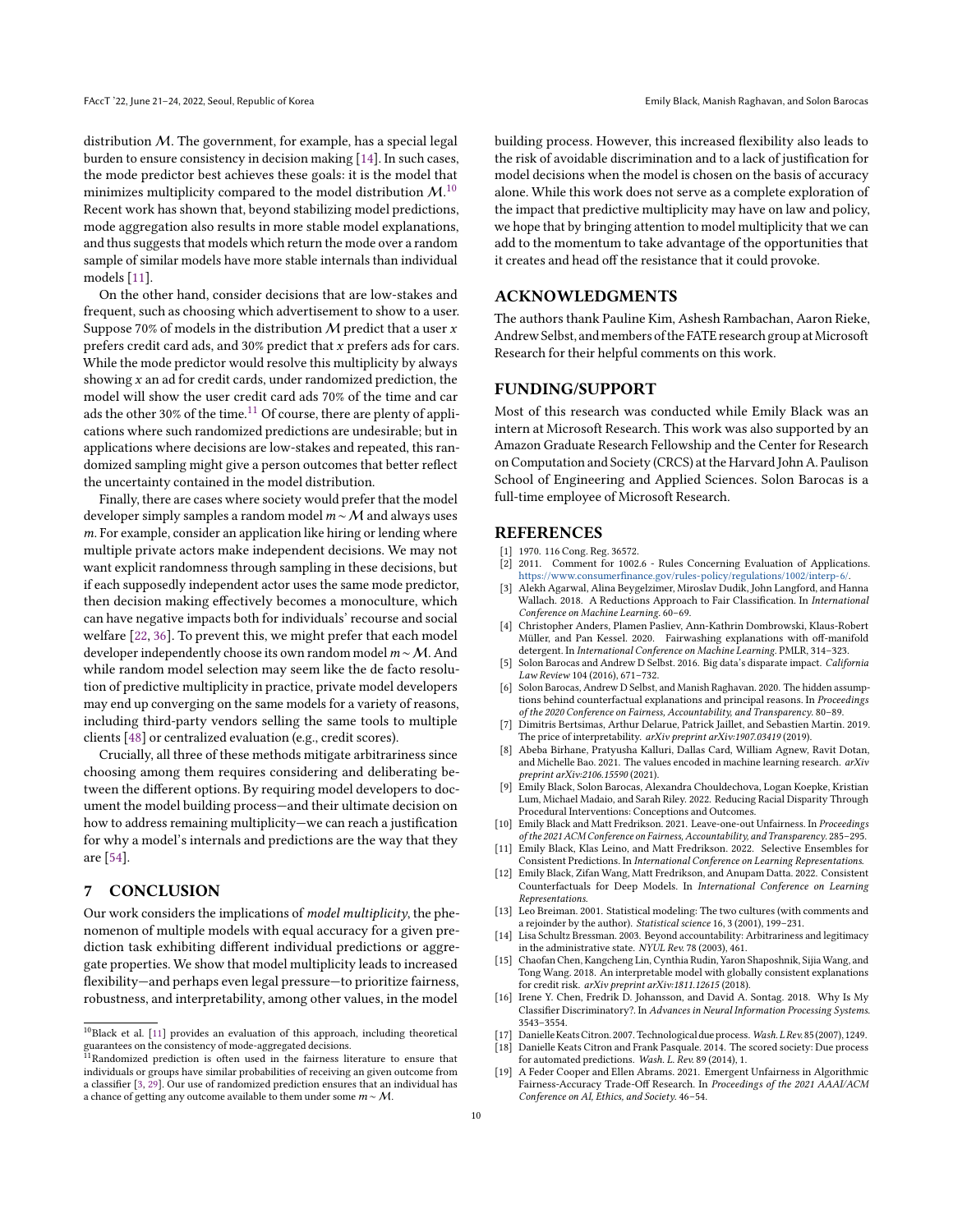Model Multiplicity: Opportunities, Concerns, and Solutions FAccT '22, June 21-24, 2022, Seoul, Republic of Korea

- <span id="page-10-16"></span>[20] Amanda Coston, Ashesh Rambachan, and Alexandra Chouldechova. 2021. Characterizing Fairness Over the Set of Good Models Under Selective Labels. In Proceedings of the 38th International Conference on Machine Learning (Proceedings of Machine Learning Research, Vol. 139). PMLR, 2144–2155.
- <span id="page-10-22"></span>[21] Kate Crawford and Jason Schultz. 2014. Big data and due process: Toward a framework to redress predictive privacy harms. BCL Rev. 55 (2014), 93.
- <span id="page-10-21"></span>[22] Kathleen Creel and Deborah Hellman. 2021. The Algorithmic Leviathan: Arbitrariness, Fairness, and Opportunity in Algorithmic Decision Making Systems. Virginia Public Law and Legal Theory Research Paper 2021-13 (2021).
- <span id="page-10-1"></span>[23] Alexander D'Amour, Katherine Heller, Dan Moldovan, Ben Adlam, Babak Alipanahi, Alex Beutel, Christina Chen, Jonathan Deaton, Jacob Eisenstein, Matthew D Hoffman, et al. 2020. Underspecification presents challenges for credibility in modern machine learning. arXiv preprint arXiv:2011.03395 (2020).
- <span id="page-10-41"></span>[24] Anupam Datta, Matt Fredrikson, Gihyuk Ko, Piotr Mardziel, and Shayak Sen. 2017. Proxy Discrimination in Data-Driven Systems. arXiv preprint arXiv:1707.08120 (2017).
- <span id="page-10-27"></span>[25] Pedro Domingos. 2000. A unified bias-variance decomposition. In Proceedings of 17th International Conference on Machine Learning. 231–238.
- <span id="page-10-11"></span>[26] Jiayun Dong and Cynthia Rudin. 2019. Variable importance clouds: A way to explore variable importance for the set of good models. arXiv preprint arXiv:1901.03209 (2019).
- <span id="page-10-23"></span>[27] David Donoho. 2017. 50 years of data science. Journal of Computational and Graphical Statistics 26, 4 (2017), 745–766.
- <span id="page-10-2"></span>[28] Sanghamitra Dutta, Dennis Wei, Hazar Yueksel, Pin-Yu Chen, Sijia Liu, and Kush Varshney. 2020. Is there a trade-off between fairness and accuracy? a perspective using mismatched hypothesis testing. In International Conference on Machine Learning. PMLR, 2803–2813.
- <span id="page-10-42"></span>[29] Cynthia Dwork, Moritz Hardt, Toniann Pitassi, Omer Reingold, and Richard Zemel. 2012. Fairness through awareness. In Proceedings of the 3rd innovations in theoretical computer science conference. 214–226.
- <span id="page-10-30"></span>[30] Equal Credit Opportunities Act, Public Law 93-495 1974. Codified at 15 U.S.C. § 1691, et seq.
- <span id="page-10-35"></span>[31] Fair Credit Reporting Act, Public Law 91-508 1970. Codified at 15 U.S.C. § 1681, et seq.
- <span id="page-10-14"></span>[32] Aaron Fisher, Cynthia Rudin, and Francesca Dominici. 2019. All Models are Wrong, but Many are Useful: Learning a Variable's Importance by Studying an Entire Class of Prediction Models Simultaneously. J. Mach. Learn. Res. 20, 177 (2019), 1–81.
- <span id="page-10-28"></span>[33] Stuart Geman, Elie Bienenstock, and René Doursat. 1992. Neural networks and the bias/variance dilemma. Neural computation 4, 1 (1992), 1–58.
- <span id="page-10-38"></span>[34] Amir-Hossein Karimi, Gilles Barthe, Bernhard Schölkopf, and Isabel Valera. 2020. A survey of algorithmic recourse: definitions, formulations, solutions, and prospects. *arXiv preprint arXiv:2010.04050* (2020).<br>[35] Pauline T. Kim. 2022. Race-aware algorithms: Fairness. nondiscrimination and
- <span id="page-10-20"></span>affirmative action. California Law Review 110 (2022).
- <span id="page-10-39"></span>[36] Jon Kleinberg and Manish Raghavan. 2021. Algorithmic monoculture and social welfare. Proceedings of the National Academy of Sciences 118, 22 (2021).
- <span id="page-10-43"></span>[37] Ron Kohavi, David H Wolpert, et al. 1996. Bias plus variance decomposition for zero-one loss functions. In ICML, Vol. 96. 275–83.
- <span id="page-10-31"></span>[38] Loren Larsen. 2019. Resumes, Robots, and Racism: The Truth about AI in Hiring. HireVue.
- <span id="page-10-24"></span>[39] David Lehr and Paul Ohm. 2017. Playing with the data: what legal scholars should learn about machine learning. UCDL Rev. 51 (2017), 653.
- <span id="page-10-10"></span>[40] Charles T. Marx, Flávio P. Calmon, and Berk Ustun. 2020. Predictive Multiplicity in Classification. In Proceedings of the 37th International Conference on Machine Learning (Proceedings of Machine Learning Research, Vol. 119). PMLR, 6765–6774.
- <span id="page-10-12"></span>[41] Johannes Mehrer, Courtney J Spoerer, Nikolaus Kriegeskorte, and Tim C Kietzmann. 2020. Individual differences among deep neural network models. Nature communications 11, 1 (2020), 1–12.
- <span id="page-10-3"></span>[42] Aditya Krishna Menon and Robert C Williamson. 2018. The cost of fairness in binary classification. In Conference on Fairness, Accountability and Transparency. PMLR, 107–118.
- <span id="page-10-40"></span>[43] Ziad Obermeyer, Brian Powers, Christine Vogeli, and Sendhil Mullainathan. 2019. Dissecting racial bias in an algorithm used to manage the health of populations. Science 366, 6464 (2019), 447–453.
- <span id="page-10-9"></span>[44] Samir Passi and Solon Barocas. 2019. Problem formulation and fairness. In Proceedings of the Conference on Fairness, Accountability, and Transparency. 39–48.
- <span id="page-10-17"></span>[45] Martin Pawelczyk, Klaus Broelemann, and Gjergji. Kasneci. 2020. On Counterfactual Explanations under Predictive Multiplicity. In Proceedings of the 36th Conference on Uncertainty in Artificial Intelligence (UAI) (Proceedings of Machine Learning Research).
- <span id="page-10-13"></span>[46] Ronen Perry and Tal Z Zarsky. 2014. May the Odds Be Ever in Your Favor: Lotteries in Law. Ala. L. Rev. 66 (2014), 1035.
- <span id="page-10-32"></span>[47] Manish Raghavan and Solon Barocas. 2019. Challenges for mitigating bias in algorithmic hiring. Brookings. Retrieved February 25 (2019), 2020.
- <span id="page-10-33"></span>[48] Manish Raghavan, Solon Barocas, Jon Kleinberg, and Karen Levy. 2020. Mitigating bias in algorithmic hiring: Evaluating claims and practices. In Proceedings of the 2020 conference on fairness, accountability, and transparency. 469–481.
- <span id="page-10-18"></span>[49] Xavier Renard, Thibault Laugel, and Marcin Detyniecki. 2021. Understanding Prediction Discrepancies in Machine Learning Classifiers. arXiv preprint arXiv:2104.05467 (2021).
- <span id="page-10-25"></span>[50] Michael L Rich. 2016. Machine learning, automated suspicion algorithms, and the fourth amendment. University of Pennsylvania Law Review (2016), 871-929.
- <span id="page-10-15"></span>[51] Kit T Rodolfa, Hemank Lamba, and Rayid Ghani. 2021. Empirical observation of negligible fairness–accuracy trade-offs in machine learning for public policy. Nature Machine Intelligence 3, 10 (2021), 896–904.
- <span id="page-10-0"></span>[52] Kit T Rodolfa, Erika Salomon, Lauren Haynes, Iván Higuera Mendieta, Jamie Larson, and Rayid Ghani. 2020. Case study: predictive fairness to reduce misdemeanor recidivism through social service interventions. In Proceedings of the 2020 Conference on Fairness, Accountability, and Transparency. 142–153.
- <span id="page-10-29"></span>[53] Cynthia Rudin. 2019. Stop explaining black box machine learning models for high stakes decisions and use interpretable models instead. Nature Machine Intelligence 1, 5 (2019), 206–215.
- <span id="page-10-36"></span>[54] Andrew D Selbst and Solon Barocas. 2018. The intuitive appeal of explainable machines. Fordham L. Rev. 87 (2018), 1085.
- <span id="page-10-19"></span>[55] Lesia Semenova, Cynthia Rudin, and Ronald Parr. 2019. A study in Rashomon curves and volumes: A new perspective on generalization and model simplicity in machine learning. arXiv preprint arXiv:1908.01755 (2019).
- <span id="page-10-26"></span>[56] Shai Shalev-Shwartz and Shai Ben-David. 2014. Understanding machine learning: From theory to algorithms. Cambridge university press.
- <span id="page-10-4"></span>[57] Dimitris Tsipras, Shibani Santurkar, Logan Engstrom, Alexander Turner, and Aleksander Madry. 2019. Robustness may be at odds with accuracy. In International Conference on Learning Representations.
- <span id="page-10-37"></span>[58] BerkUstun,Alexander Spangher, and Yang Liu. 2019. Actionable Recoursein Linear Classification. In Conference on Fairness, Accountability, and Transparency. 10–19.
- <span id="page-10-34"></span>[59] Sandra Wachter, Brent Mittelstadt, and Chris Russell. 2018. Counterfactual explanations without opening the black box: Automated decisions and the GDPR. Harvard Journal of Law & Technology 31, 2 (2018), 841–887.
- <span id="page-10-5"></span>[60] Tong Wang. 2019. Gaining free or low-cost interpretability with interpretable partial substitute. In International Conference on Machine Learning. PMLR, 6505–6514.
- <span id="page-10-7"></span>[61] Michael Wick, swetasudha panda, and Jean-Baptiste Tristan. 2019. Unlocking Fairness: a Trade-off Revisited. In Advances in Neural Information Processing Systems, Vol. 32.
- <span id="page-10-6"></span>[62] Hongyang Zhang, Yaodong Yu, Jiantao Jiao, Eric Xing, Laurent El Ghaoui, and Michael Jordan. 2019. Theoretically principled trade-off between robustness and accuracy. In International Conference on Machine Learning. PMLR, 7472–7482.

# <span id="page-10-8"></span>A FORMAL MODEL OF MULTIPLICITY

Here, we formalize the relationship between individual-level disagreement in models and standard formulations of the bias-variance trade-off. Standard models of the bias-variance trade-off decompose loss into three components: bias, variance, and noise (e.g., [\[37\]](#page-10-43)). Bias refers to the difference between the mean predictor (or in the case of 0-1 loss, which is simplest, the mode predictor) and the Bayes optimal predictor. Variance refers to the difference between any particular model and the mode predictor. Noise refers to the expected loss of the Bayes optimal model. For simplicity, we focus on the case of binary classification with 0-1 loss, though similar approaches could be used to characterize continuous models.

We begin by providing basic definitions in Section [A.1.](#page-10-44) We explore the relationship between predictive multiplicity and accuracy in Section [A.2,](#page-11-1) showing a fairly loose connection. We conclude by showing a tighter connection between predictive multiplicity and variance in Section [A.3.](#page-12-2)

### <span id="page-10-44"></span>A.1 Basic Definitions

Suppose binary classification models come from some fixed distribution  $M$  (e.g., the distribution induced by random seeds, inclusion of data, etc.). Let  $D$  be the distribution over data. In a slight abuse of notation, we will denote a random data point as  $x \sim D$ , and a random (data point, label) pair as  $(x,y) \sim \mathcal{D}$ . Let  $m^*$  be the Bayes optimal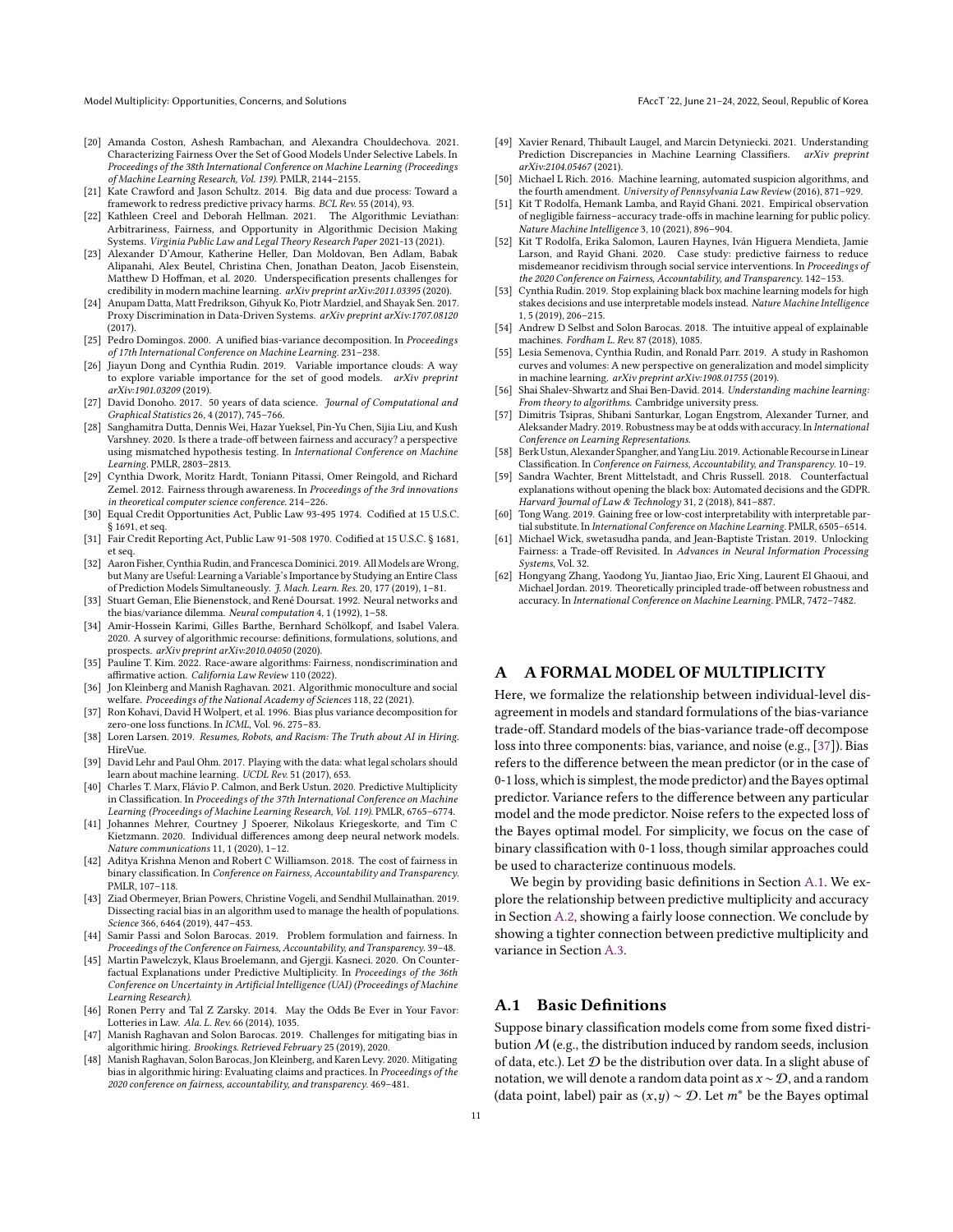model, and let  $\overline{m}$  be the mode predictor, defined as

$$
\overline{m}(x) \triangleq \begin{cases} 1 & \text{Pr}_{m \sim M}[m(x)=1] \ge \frac{1}{2} \\ 0 & \text{otherwise} \end{cases}
$$

i.e.,  $\overline{m}$  assigns x the most probable label over the distribution of models  $M$ . The 0-1 loss is defined as

$$
L(y_1, y_2) \triangleq \begin{cases} 0 & y_1 = y_2 \\ 1 & \text{otherwise} \end{cases}.
$$

For a given data point  $x$ , define

$$
N(x) \triangleq \mathbb{E}_{y \mid x} [L(m^*(x), y)] \quad \text{(noise)}
$$

$$
B(x) \triangleq L(\overline{m}(x), m^*(x))
$$
 (bias)

$$
V_m(x) \triangleq L(m(x), \overline{m}(x))
$$
 (variance)

Note that of these three, variance is the only one that depends on the particular model  $m$ . The expected error (also known as the "loss") of a model  $m$  on dataset  $\mathcal D$  is

$$
\text{err}(m,\mathcal{D}) \triangleq \mathbb{E}_{(x,\,y)\sim D}[L(m(x),y)].
$$

Define the disagreement between two models  $m_1$  and  $m_2$  as

$$
d(m_1, m_2) \triangleq \Pr_{x \sim \mathcal{D}}[m_1(x) \neq m_2(x)] = \mathbb{E}_{x \sim \mathcal{D}}[L(m_1(x), m_2(x))],
$$

i.e.,  $d(m_1, m_2)$  is the probability that  $m_1$  and  $m_2$  disagree on a randomly drawn data point. Intuitively, predictive multiplicity flips decisions for more people as d grows. Note that  $d(\cdot, \cdot)$  is symmetric and satisfies the triangle inequality: $12$ 

$$
d(m_1, m_2) \le d(m_1, m_3) + d(m_2, m_3)
$$

A natural way to formalize predictive multiplicity for a distribution M over models is the expected pairwise disagreement over the distribution of models: if two models are randomly selected, how many points do they disagree on in expectation?

$$
I(\mathcal{M}) \triangleq \mathbb{E}_{m_1, m_2 \sim \mathcal{M}}[d(m_1, m_2)].
$$

Thus, I is a formal measure of the predictive multiplicity present in a distribution  $M$  over models. Note that  $I$  is task-specific, since it depends on the data distribution  $D$ . For the remainder of this paper, we will assume that M refers to the Rashomon set, i.e., all models in M have the same error  $L^*$ .

# <span id="page-11-1"></span>A.2 Predictive Multiplicity and Accuracy

Here, we present results relating predictive multiplicity to error. If all models in M have error  $L^*$ , Theorem [A.1](#page-11-3) upper-bounds predictive<br>multiplicity  $I(M)$  by 21\* We will revisit this bound in Section A.3 multiplicity  $I(M)$  by  $2L^*$ . We will revisit this bound in Section [A.3](#page-12-2)<br>to derive a tighter bound. Theorem A.2 shows that under certain to derive a tighter bound. Theorem [A.2](#page-11-0) shows that under certain assumptions, as  $L^*$  decreases (models in  $M$  become more accurate), predictive multiplicity approaches 0.

<span id="page-11-3"></span>THEOREM A 1

$$
I(\mathcal{M})\leq 2L^*
$$

PROOF. We formalize the observation that two models that only make mistakes with probability  $p$  can only disagree with one another with probability at most <sup>2</sup>p:

$$
\Pr_{x \sim \mathcal{D}}[m_1(x) \neq m_2(x)]
$$
\n
$$
\leq \Pr_{(x,y) \sim \mathcal{D}}[(m_1(x) = y \cap m_2(x) \neq y) \cup (m_1(x) \neq y \cap m_2(x) = y)]
$$
\n
$$
= \Pr_{(x,y) \sim \mathcal{D}}[m_1(x) = y \cap m_2(x) \neq y] + \Pr_{(x,y) \sim \mathcal{D}}[m_1(x) \neq y \cap m_2(x) = y]
$$
\n
$$
\leq \Pr_{(x,y) \sim \mathcal{D}}[m_2(x) \neq y] + \Pr_{(x,y) \sim \mathcal{D}}[m_1(x) \neq y]
$$
\n
$$
= 2L^*
$$

Since this holds for any  $m_1, m_2 \in M$ , it holds in expectation over for random  $m_1, m_2 \sim M$ . random  $m_1, m_2 \sim M$ .

Note that this characterization is essentially tight: consider the case where the true label is always  $y = 1$  and M assigns equal probability to each of k models, where  $m_i(x_i) = 0$  and  $m_i(x) = 1$  for all  $x \neq x_i$ .<br>Then, each model makes exactly one error (on x), and models m. Then, each model makes exactly one error  $(\text{on } x_i)$ , and models  $m_i$ <br>and m. disagree in exactly two points  $(x_i, \text{and } x_i)$ . Thus, the expected and  $m_j$  disagree in exactly two points  $(x_i$  and  $x_j)$ . Thus, the expected<br>number of disagreements between two candomly selected models is number of disagreements between two randomly selected models is  $2L^*(1-1/k)$ , taking into account the probability that the same model<br>is selected twice is selected twice.

Uniqueness. Next, we show that optimal models are in some sense unique. Our intuition is that the Bayes-optimal model is unique. This isn't strictly true: if  $Pr[y = 1] = 1/2$  given an x, then all models are Bayes-optimal, since they all have loss 1/2. But our intuition should still hold for "predictable" problems, where  $y$  can be predicted from x better than random chance.

Assume  $|{\Pr}_{y \sim \mathcal{D}}|_X[y=1]-1/2| > c$ , i.e., y can be predicted better<br>an 50-50 chance for every x. We will show that predictive multi-Assume  $|\text{FT}_{y\sim \mathcal{D}}|_x|y=1]-1/2|>c$ , i.e., y can be predicted better<br>than 50-50 chance for every x. We will show that predictive multi-<br>plicity goes to 0.2s model performance approaches the Bayes risk plicity goes to 0 as model performance approaches the Bayes risk. As before, let  $L^*$  be the loss of any model in M. Then, the following<br>theorem shows that as the models in M approach the Bayes risk  $R$ theorem shows that as the models in  $M$  approach the Bayes risk  $R$ on  $D$ , predictive multiplicity goes to 0.

<span id="page-11-0"></span>THEOREM A.2.  $If |Pr_{y \sim \mathcal{D} | X} [y=1] - 1/2| > c$ , then

$$
I(\mathcal{M}) \leq \frac{L^* - R}{c}
$$

<span id="page-11-2"></span><sup>&</sup>lt;sup>12</sup>In fact, *d* is a metric, since it is nonnegative and  $d(m, m) = 0$ .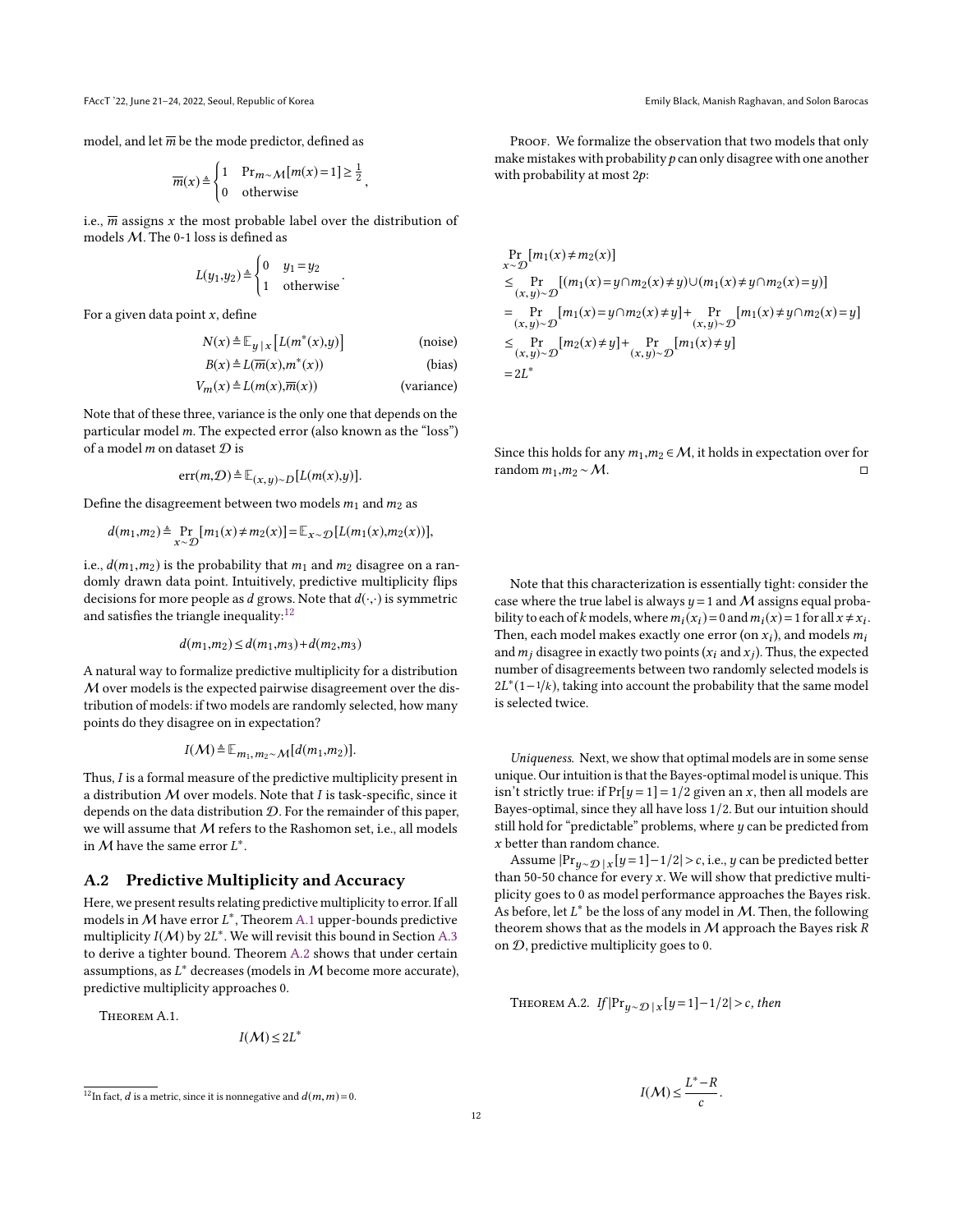Model Multiplicity: Opportunities, Concerns, and Solutions FAccT '22, June 21-24, 2022, Seoul, Republic of Korea

PROOF.

$$
\mathbb{E}_{(x,y)\sim\mathcal{D}}[L(m(x),y)]
$$
\n
$$
= \Pr_{(x,y)\sim\mathcal{D}}[m(x) \neq y]
$$
\n
$$
= \Pr_{(x,y)\sim\mathcal{D}}[m^*(x) \neq y] + \Pr_{(x,y)\sim\mathcal{D}}[m(x) \neq m^*(x)]
$$
\n
$$
-2 \Pr_{(x,y)\sim\mathcal{D}}[m(x) \neq m^*(x) \cap m^*(x) \neq y]
$$
\n
$$
= R + d(m,m^*)
$$
\n
$$
-2 \Pr_{(x,y)\sim\mathcal{D}}[m(x) \neq m^*(x)] \Pr_{(x,y)\sim\mathcal{D}}[m^*(x) \neq y] m(x) \neq m^*(x)]
$$
\n
$$
L^* = R + d(m,m^*) \left(1 - 2 \Pr_{(x,y)\sim\mathcal{D}}[m^*(x) \neq y] m(x) \neq m^*(x)]\right)
$$
\n
$$
d(m,m^*) = \frac{L^* - R}{1 - 2\Pr_{(x,y)\sim\mathcal{D}}[m^*(x) \neq y] m(x) \neq m^*(x)]}
$$
\n
$$
\leq \frac{L^* - R}{1 - 2(1/2 - c)}
$$
\n
$$
(m^* \text{ is wrong with probability at most } 1/2 - c \text{ by assumption})
$$
\n
$$
= \frac{L^* - R}{1 - 2(1/2 - c)}
$$

 $\frac{2c}{\hbar}$ Thus, the distance between any  $m \sim M$  and the Bayes optimal model  $m^*$  is bounded. We can use this to bound predictive multiplicity as follows: follows:

$$
I(M) = \mathbb{E}_{m_1, m_2 \sim M}[d(m_1, m_2)]
$$
  
\n
$$
\leq \mathbb{E}_{m_1, m_2 \sim M}[d(m_1, m^*) + d(m_2, m^*)]
$$
  
\n
$$
\leq \frac{2(L^* - R)}{2c}
$$
  
\n
$$
= \frac{L^* - R}{c}
$$

### <span id="page-12-2"></span>A.3 Predictive Multiplicity and Variance

Next, we show a tight connection between predictive multiplicity and variance. Theorem [A.3](#page-12-0) shows that predictive multiplicity and variance are within a factor of 2 of one another. As a corollary, we show that reducing loss can *increase* predictive multiplicity (Corollary [A.4\)](#page-12-1). Theorem [A.5](#page-12-3) uses this result to sharpen the bound in Theorem [A.1.](#page-11-3)

Let the expected variance of a model distribution  $M$  be

$$
V(\mathcal{M}) \triangleq \mathbb{E}_{m \sim \mathcal{M}, x \sim \mathcal{D}}[V_m(x)].
$$

<span id="page-12-0"></span>Theorem A.3.

$$
\frac{1}{2}V(\mathcal{M}) \leq I(\mathcal{M}) \leq 2V(\mathcal{M})
$$

PROOF. We begin with an upper bound on predictive multiplicity.

$$
I(\mathcal{M}) = \mathbb{E}_{m_1, m_2 \sim \mathcal{M}}[d(m_1, m_2)]
$$
  
\n
$$
\leq \mathbb{E}_{m_1, m_2 \sim \mathcal{M}}[d(m_1, \overline{m}) + d(m_2, \overline{m})]
$$
  
\n
$$
= 2\mathbb{E}_{m \sim \mathcal{M}}[d(m, \overline{m})]
$$
  
\n
$$
= 2\mathbb{E}_{m \sim \mathcal{M}}[\mathbb{E}_{x \sim \mathcal{D}}[L(m, \overline{m})]]
$$
  
\n
$$
= 2V(\mathcal{M})
$$

We derive a lower bound with the following observation: if  $m$  disagrees with the mode predictor  $\overline{m}$  on an instance x, then m must

disagree on x with at least half of the models in  $\mathcal{M}$ <sup>[13](#page-12-4)</sup>. Formally, we can write this as can write this as

$$
m(x) \neq \overline{m}(x) \Longrightarrow \Pr_{m' \sim \mathcal{M}} [m(x) \neq m'(x)] \geq \frac{1}{2},
$$

which implies

<span id="page-12-5"></span>
$$
\Pr_{x \sim \mathcal{D}}[m(x) \neq \overline{m}(x)] \le 2 \Pr_{m' \sim \mathcal{M}, x \sim \mathcal{D}}[m(x) \neq m'(x)].
$$
 (1)

Using this, we have

$$
V(M) = \mathbb{E}_{m \sim M, x \sim \mathcal{D}}[V_m(x)]
$$
  
\n
$$
= \mathbb{E}_{m \sim M} \left[ \Pr_{x \sim \mathcal{D}}[m(x) \neq \overline{m}(x)] \right]
$$
  
\n
$$
\leq 2 \mathbb{E}_{m \sim M} \left[ \Pr_{m' \sim M, x \sim \mathcal{D}}[m(x) \neq m'(x)] \right]
$$
 (by (1))  
\n
$$
= 2 \mathbb{E}_{m, m' \sim M} \left[ \Pr_{x \sim \mathcal{D}}[m(x) \neq m'(x)] \right]
$$
  
\n
$$
= 2 \mathbb{E}_{m, m' \sim M} [d(m, m')]
$$
  
\n
$$
= 2I(M)
$$

Putting this together, we have

$$
\frac{1}{2}V(\mathcal{M}) \leq I(\mathcal{M}) \leq 2V(\mathcal{M}).
$$

 $\Box$ 

This shows a fairly tight connection between model variance and predictive multiplicity, which can help our intuition in a few ways. First, we see that increasing accuracy by increasing variance and reducing bias (e.g., using a more complex model class) can actually increase predictive multiplicity, consistent with empirical findings [\[10,](#page-9-6) [12\]](#page-9-8). Second, we see that efforts to decrease model variance (e.g., more data) should reduce predictive multiplicity. This yields the following result:

<span id="page-12-1"></span>COROLLARY A.4. Reducing loss by decreasing bias and increasing variance can increase predictive multiplicity.

Deriving a tighter relationship between predictive multiplicity and accuracy. We can use this insight on the connection between predictive multiplicity and accuracy to improve the bound in Theorem [A.1.](#page-11-3) As before, let  $L^*$  be the loss of any model in M. Let R be the Bayes risk,<br>and let R be the bias of M (i.e., the error of the mode predictor  $\overline{m}$ ) and let B be the bias of M (i.e., the error of the mode predictor  $\overline{m}$ ).

<span id="page-12-3"></span>Theorem A.5.

$$
I(\mathcal{M}) \le 2[L^* - R(1 - 2B)]
$$

 $\Box$ 

<span id="page-12-4"></span> $13$ By "half," we mean models that account for at least half the probability mass of  $M$ .